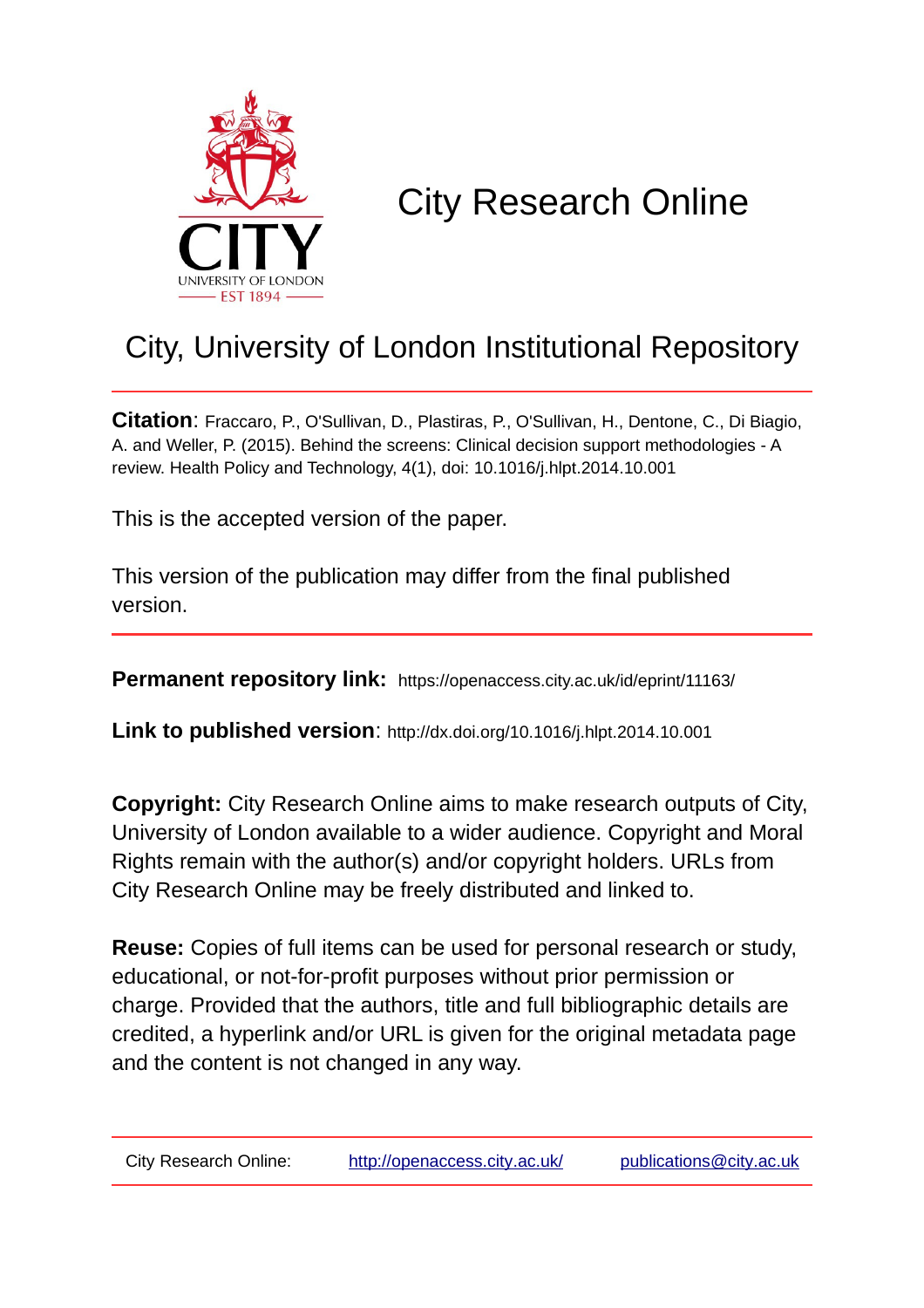**Behind the screens: Clinical Decision Support Methodologies - a Review.**

# **Abstract**

Clinical decision support systems (CDSSs) are interactive software systems designed to assist clinicians with decision making tasks, such as determining diagnosis of patient data. CDSSs are a widely researched topic in the Computer Science community but their workings are less well understood by clinicians. The purpose of this review is to introduce clinicians and policy makers to the most commonly computer-based methodologies employed to construct decision models to compute clinical decisions in a non-technical manner. We hope that a better understanding of CDSSs will open up discussion about the future of CDSSs as a part of healthcare delivery as well as engage clinicians and policy makers in the development and deployment of CDSSs that can meaningfully help with decision making tasks.

# **1 Introduction**

Information technology (IT) is now commonplace in nearly every branch of healthcare. Electronic patient records, e-prescribing and digital medical image storage and retrieval are now well known to clinicians and have been implemented with varying degrees of success<sup>1–3</sup>. While the main task of healthcare IT is usually data storage and management, there are further tasks that are embedded in the main systems to support the central role. One often overlooked set of tools are CDSSs, which have been defined as tools for "providing clinicians with computergenerated clinical knowledge and patient-related information, intelligently filtered or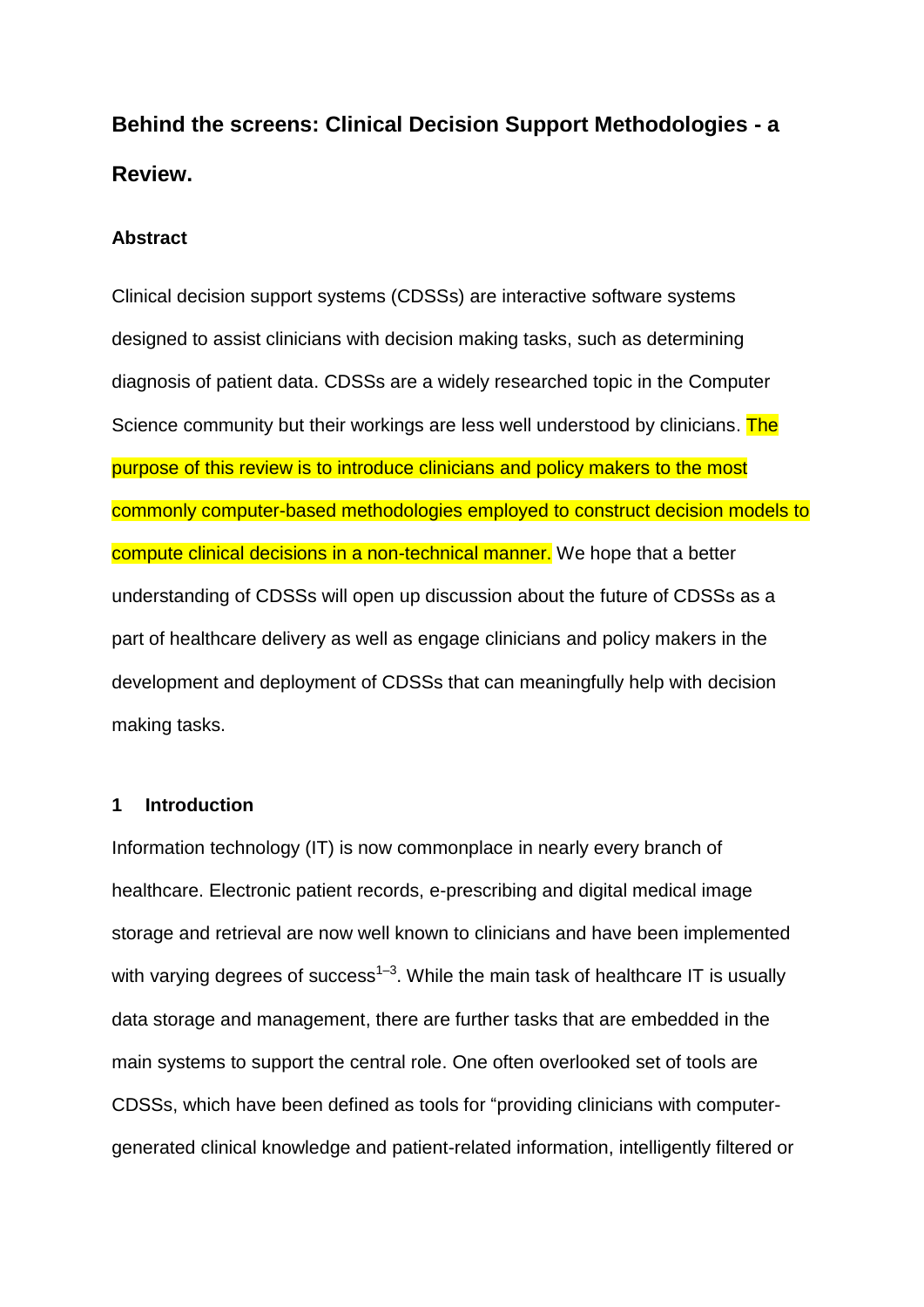presented at appropriate times"<sup>4</sup>. Frequently CDSSs operate in the background of the main application and provide the clinician with information about patient states including alerts, warnings or predictions about future states.

Generally, a CDSS is composed of four operational characteristics<sup>5,6</sup>:

- 1. *Triggers:* events that provoke decision support rules to be invoked (e.g. drug prescription);
- 2. *Input data:* information used by decision support functionality to make inference(s) about a patient (e.g. patient demographics or laboratory results);
- 3. *Interventions:* possible actions computed by the decision support function (e.g sending a reminder message to a physician or presenting a clinical practice guideline);
- 4. *Offered choices:* possible choices available to a clinician after invoking the CDSS functionality (e.g. choosing among different proposed therapies or medications).

The operational characteristics described above can be implemented to develop three main types of CDSSs:

- 1. *Passive systems*: This is the most common form of CDSS. In this mode, the user must explicitly make a request to the system for support.
- 2. *Semi-Active systems*: These systems trigger automatically and deliver information, generally accepted knowledge and procedural rules. They play the role of watchdog, alerting a clinician to a particular clinical situation.
- 3. *Active systems*: These are also triggered automatically and can make decisions without the intervention of the clinician. For example, orders for additional examinations based on health protocols, therapeutic examinations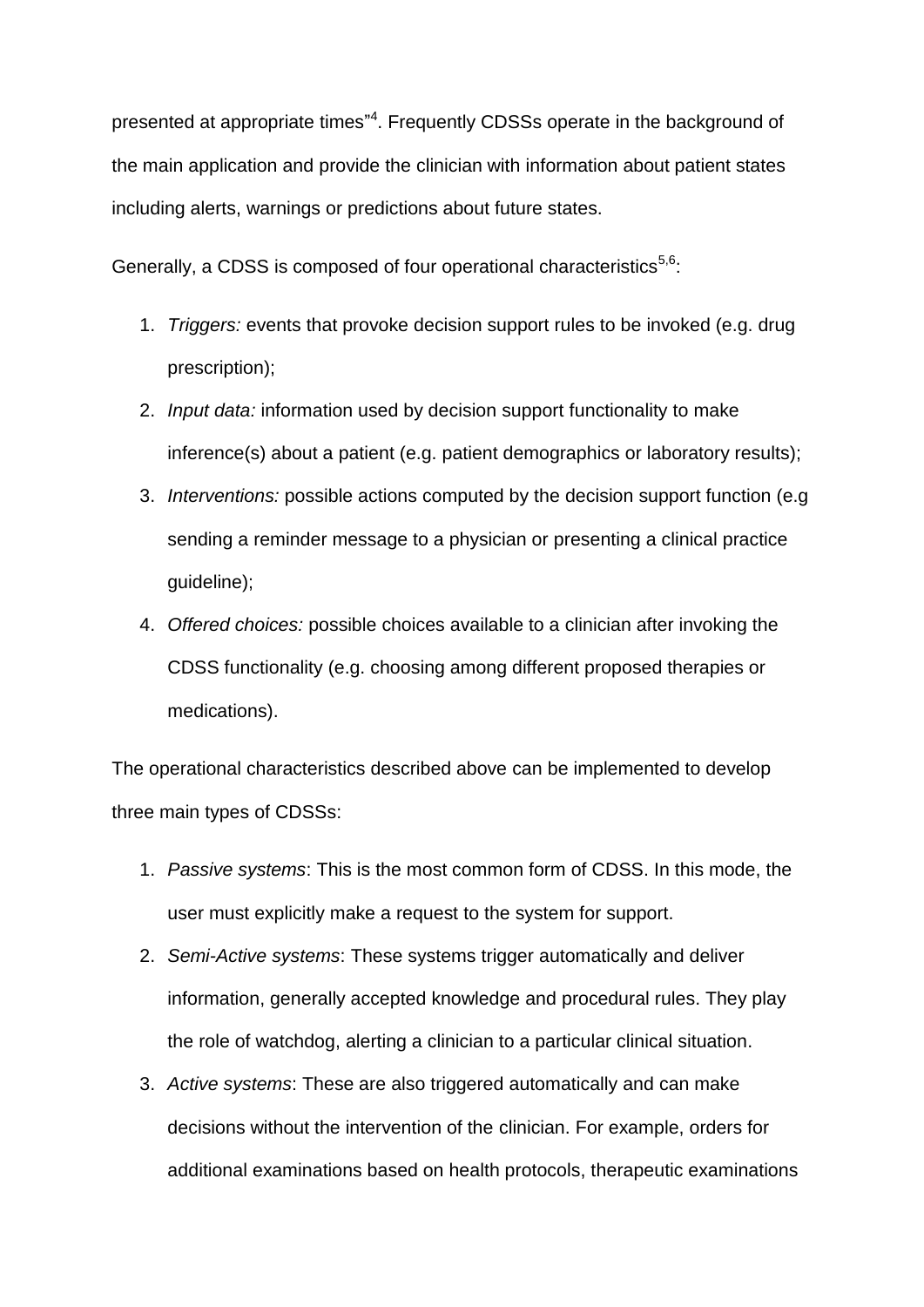(e.g., automatic control of a transfusion by a closed-loop system), or supervision systems (e.g., intelligent control of the parameters of a ventilator).

CDSSs have been shown to improve the quality of patient care and health outcomes<sup>7</sup>, however they are still not widely accepted within clinical practice<sup>4</sup>. In fact, CDSSs are not often discussed in medical journals, and, when considered, they are usually described as part of:

- 1. Randomized Controlled Trials where results arising from the testing phase of a specific CDSS are reported without any technical details about the system  $8-$ <sup>12</sup>;
- 2. Systematic Reviews, which summarize previously published Randomized Controlled Trials and assess the impact and potential of CDSSs in clinical practice<sup>7,13,14</sup>;
- 3. Editorials which comment on the impact of technology in healthcare with CDSSs often presented as an important element of future medicine<sup>15-17</sup>.

Generally, such publications tend to emphasize clinical impacts of CDSSs rather than provide technical details which would facilitate a proper understanding of how systems compute decisions. Consequently, clinician's knowledge of how CDSSs work in practice remains rather limited and this could have an influence on acceptance of such systems. Conversely, CDSSs are widely considered in Computer Science and Health Informatics journals. These publications often present good performances of a wide range of technical methodologies which could be effectively used to support delivery of care and generate positive clinical impacts for patients<sup>7</sup>. Since clinicians involvement in any phase of CDSS's design and development is essential to favour successful adoption, in the following sections we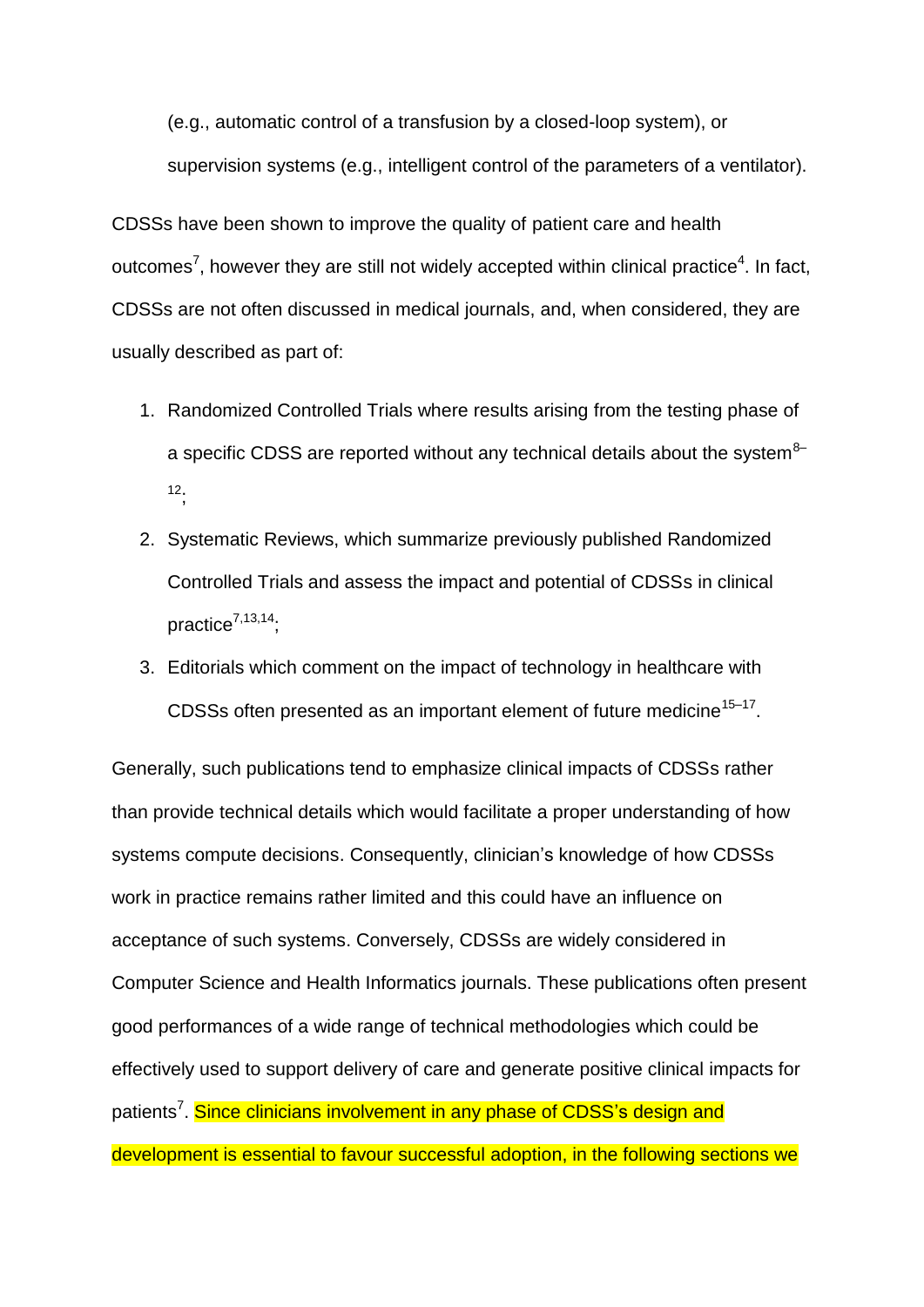present a non-technical overview of some of the computing methodologies commonly used by CDSSs to compute decisions. The aim of the paper is to provide clinicians with a better understanding about CDSSs in order to allow them to be involved and have an active role in any phase of CDSS's design and development. It has to be noted that the focus of this paper is on the CDSS's methodologies and not on clinical outcomes which are outside the scope of our review.

# **2 Methods of Literature Search**

Relevant articles were identified by a Scopus search using search terms "Clinical, Decision, Support, Systems, Medical, and Decision-Making". Since the objective was to identify the most used CDSS's methodologies, the search was limited to the main relevant Health Informatics journals (International Journal of Medical Informatics, Journal of the American Medical Informatics Association, Journal of Biomedical Informatics, Artificial Intelligence in Medicine, Computer Methods and Programs in Biomedicine, BMC Medical Informatics and Decision Making, Studies in Health Technology and Informatics, Methods of Information in Medicine, Medical Decision Making) from the period January 2005-January 2014. The review process was composed of two steps: 1) articles were screened via title and abstract and papers about CDSSs were included; 2) after full text analysis, we reported only the articles that were judged as relevant examples by three clinicians.

#### **3 Review of CDSS's Methodologies**

The Scopus search retrieved 1684 papers. After screening via title and abstract, 92 papers were included. After full text analysis 18 articles describing CDSSs were judged as the most interesting and will be presented in this review.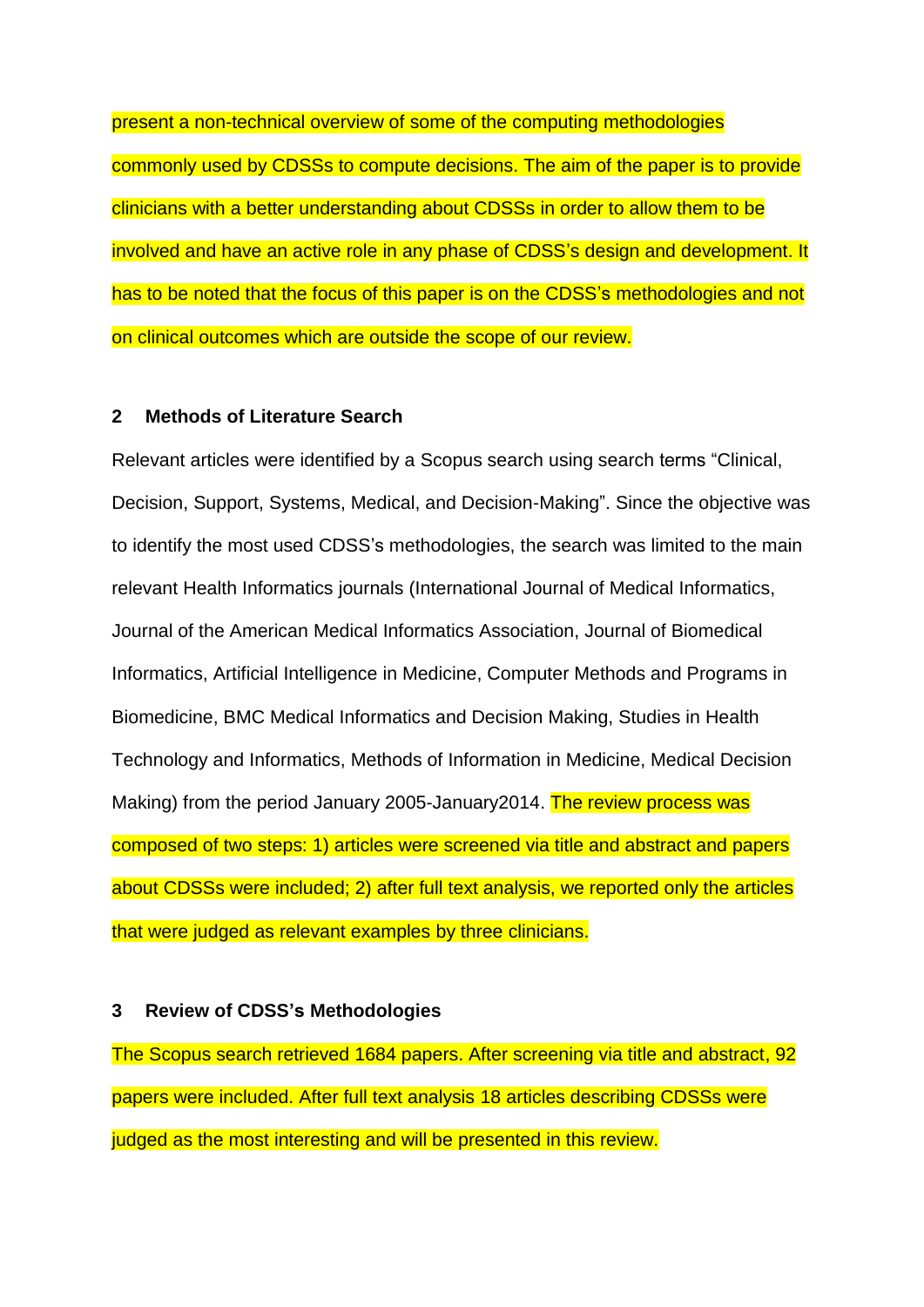From the subset of 92 retrieved papers, the main methodologies used by CDSSs have been grouped into umbrella categories shown in Figure 1. More than one method could be used to develop a CDSS and also one method could belong to more than one category, consequently the sum of the percentages is not 100. In the following paragraphs we outline and explain the main relevant methods from these umbrella categories and provide examples of how these methods have been implemented to develop specific CDSSs. It should be noted that the methodologies used to develop CDSSs are independent of CDSS types described in the Introduction and that each of the methodologies we describe could be used to develop any type of CDSS (passive, semi active, active). The precise implementation and usage is dependent on the characteristics of the clinical task that has to be accomplished.



Figure 1: **Main Methodology Categories for Clinical Decision Support Systems identified during literature analysis.**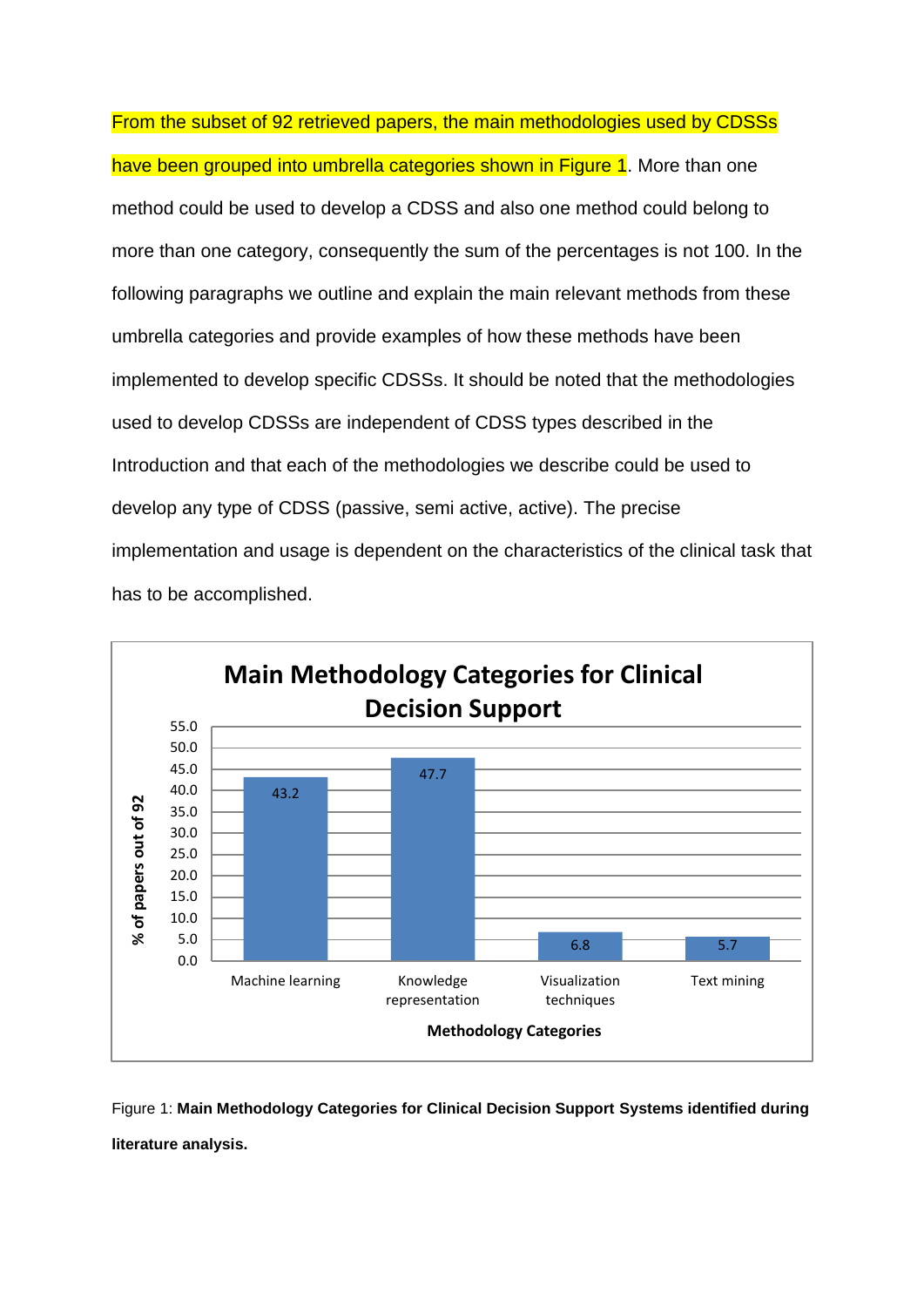# **3.1 Machine Learning**

Machine learning is focused on the development of systems which can learn from data<sup>19</sup>. They involve an initial training phase where the system learns how to complete the specific task, (e.g. prediction or classification), on a dataset composed of representative patient data (e.g. symptoms or laboratory results and information about the presence or the absence of the disease). After the training phase, the system can analyse new data composed of the same group of parameters, and attempts to make a prediction (e.g. about the patient state or whether the disease is present or not). It should be noted that there is no "perfect fit" machine learning method. For a given clinical problem, a certain method may achieve very high diagnostic accuracy while for another the same method may fail entirely. However the problem at which one method fails may be solved by other methods quite easily. This should always be considered, when implementing any machine learning-based CDSSs. In the next subsections we outline common machine learning methods used in the development of CDSSs.

#### **3.1.1 Artificial Neural Networks (ANNs)**

An ANN is a mathematical model which simulates the learning process of the human brain using a network of interconnected layers of artificial neurons to classify and find patterns in data<sup>20</sup>. As shown in Figure 2, a neural network usually takes some inputs and produces one or more outputs by employing an incremental learning algorithm to compute and modify the strength of the connections between the input, output and hidden layers of the network, where the hidden layers learn the patterns in the data.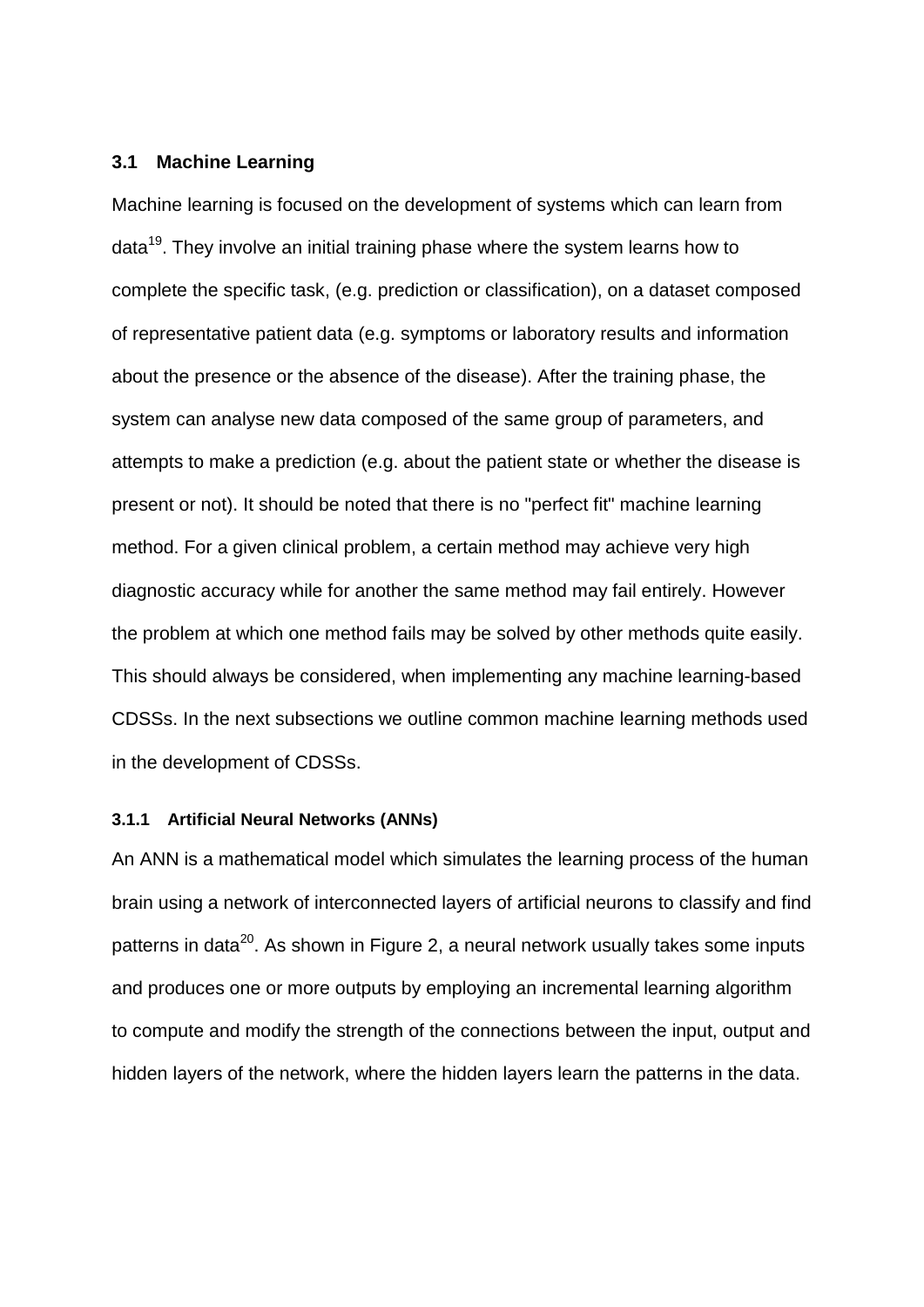

### Figure 2: **Artificial Neural Network Example.**

Lin et al. $21$  used ANNs to create an inference model to predict outcomes of kidney transplantation. The CDSS analysed relevant input variables for the recipient (e.g. demographics, physics, diabetes, cardiovascular diseases or history of hypertension), the donor (living/cadaveric, demographics and physic) and the transplantation (number of matched HLA antigens; cold storage time; and procedure type). The output of the network was a prediction of the survival time of the graft and recipient.

ANNs have also been widely implemented in diagnostic CDSSs. For example, Amaral et al.<sup>22</sup> carried out a comparison of several machine learning methods for automatically identifying chronic obstructive pulmonary disease using forced oscillation measurements as input parameters. ANNs were one of the techniques with the highest diagnostic accuracy.<sup>22</sup>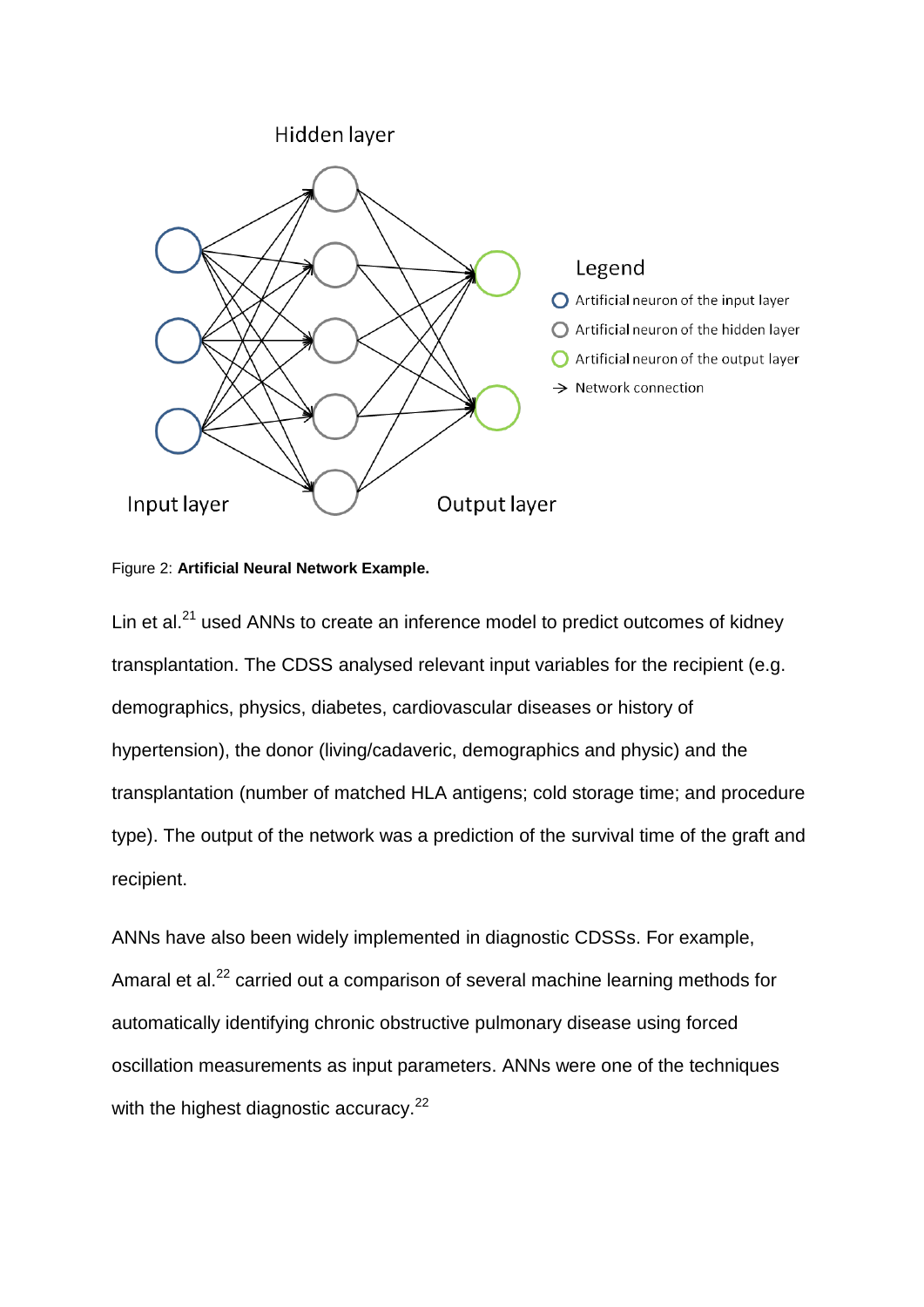Neural networks offer a number of advantages – they quite simple to implement requiring less formal statistical training, they have the ability to implicitly detect complex nonlinear relationships between dependent and independent variables, as well as the ability to detect all possible interactions between predictor variables. Disadvantages include their "black box" nature meaning that how they compute a decision via the hidden layer is not transparent to the end user, and their proneness to overfitting (when the model describes random error or noise instead of the underlying relationship in the data).<sup>23</sup>

# **3.1.2 Support Vector Machines (SVMs)**

Conceptually, SVMs are similar to ANNs; however they are more complex and powerful instruments which are particularly suitable when the classification task is difficult<sup>24</sup>. An SVM model represents examples from the dataset as points in space, so that the examples of the separate categories (e.g. disease present and absent) are divided by a clear gap that is as wide as possible. New examples are mapped into that same space and predicted to belong to a category based on which side of the gap they fall on.

Figure 3 shows two different examples of a classification task (black and white points belong to different categories). 3(a) represents a simple classification task where a linear classifier (e.g. ANN) can work well. 3(b) shows a complex classification task where a linear classifier cannot correctly classify all instances and thus a non-linear classifier is needed. 3(c) shows how a SVM can project the instances of 3(b) using the so-called "kernel trick" to non-linearly map the input data to a high-dimensional space where the classification task become easier.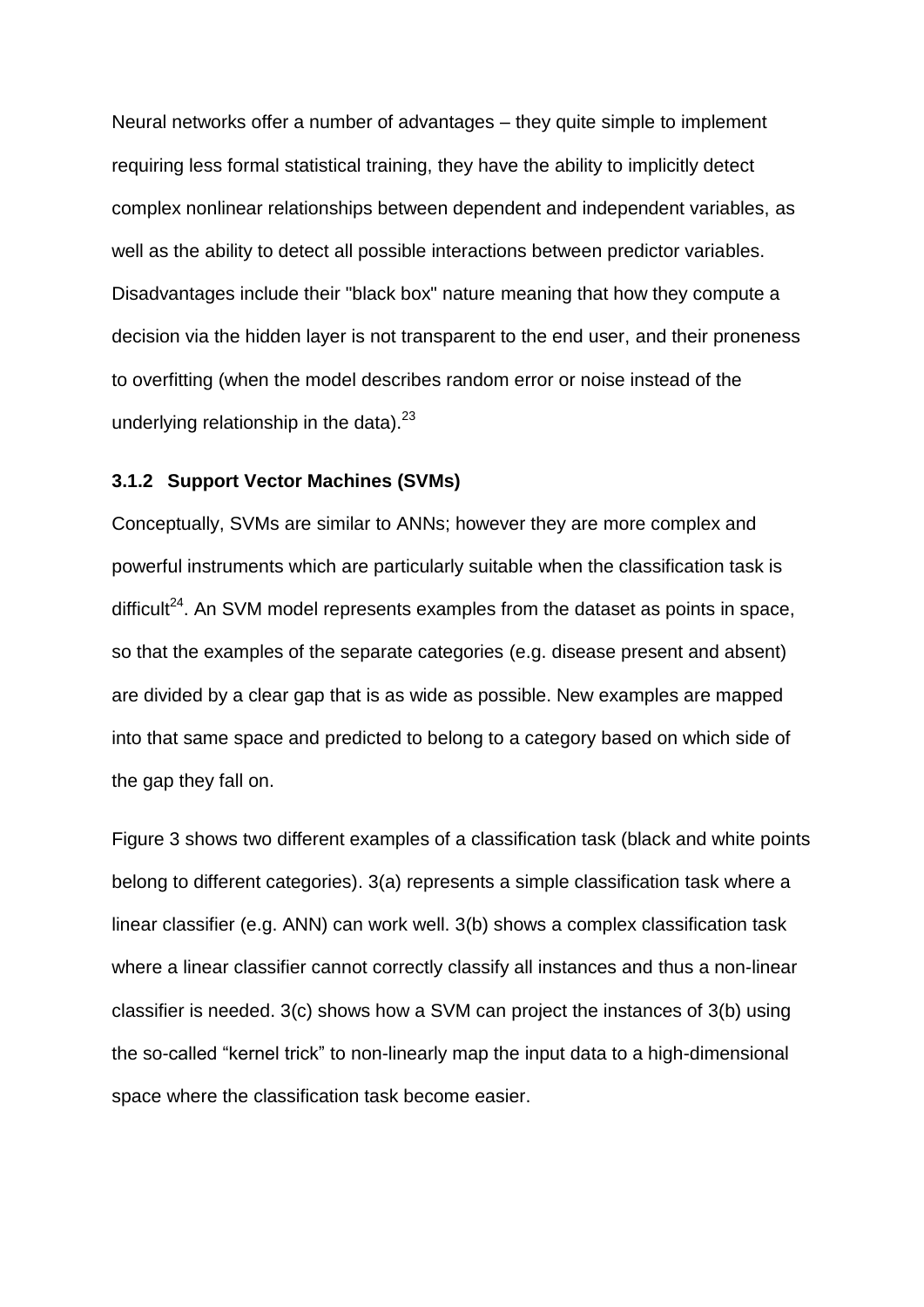

Figure 3**: Linear (e.g. ANN) vs non-linear (e.g. SVM) classifiers.**

Chi et al.<sup>25</sup> used a SVM to create a CDSS that computed hospital selection decisions. The system assessed the probability that a hospital could maximize a treatment's effectiveness for an individual patient. A physician recommended a treatment for a patient and the CDSS combined this with the patient's health conditions and other variables (e.g. distance of a hospital, available facilities and specializations, admission type, patient's age and sex, and their beliefs about the trade-offs among desired hospital features), to evaluate the hospitals with the biggest probability of treatment effectiveness for that patient.

Cho et al.<sup>26</sup> used a SVM to predict the onset of diabetic nephropathy. Using a dataset of 184 features, an SVM classifier was trained to predict the onset of diabetic nephropathy about 2-3 months before the actual diagnosis with high prediction performance from an irregular and unbalanced dataset which statistical methods such as logistic regression could not achieve.

# **3.1.3 Logistic regression**

Logistic regression<sup>27</sup> aims to determine the influence of several independent variables in predicting the outcome of a categorical dependent variable (a dependent variable that can take on a limited number of values). It is particularly useful for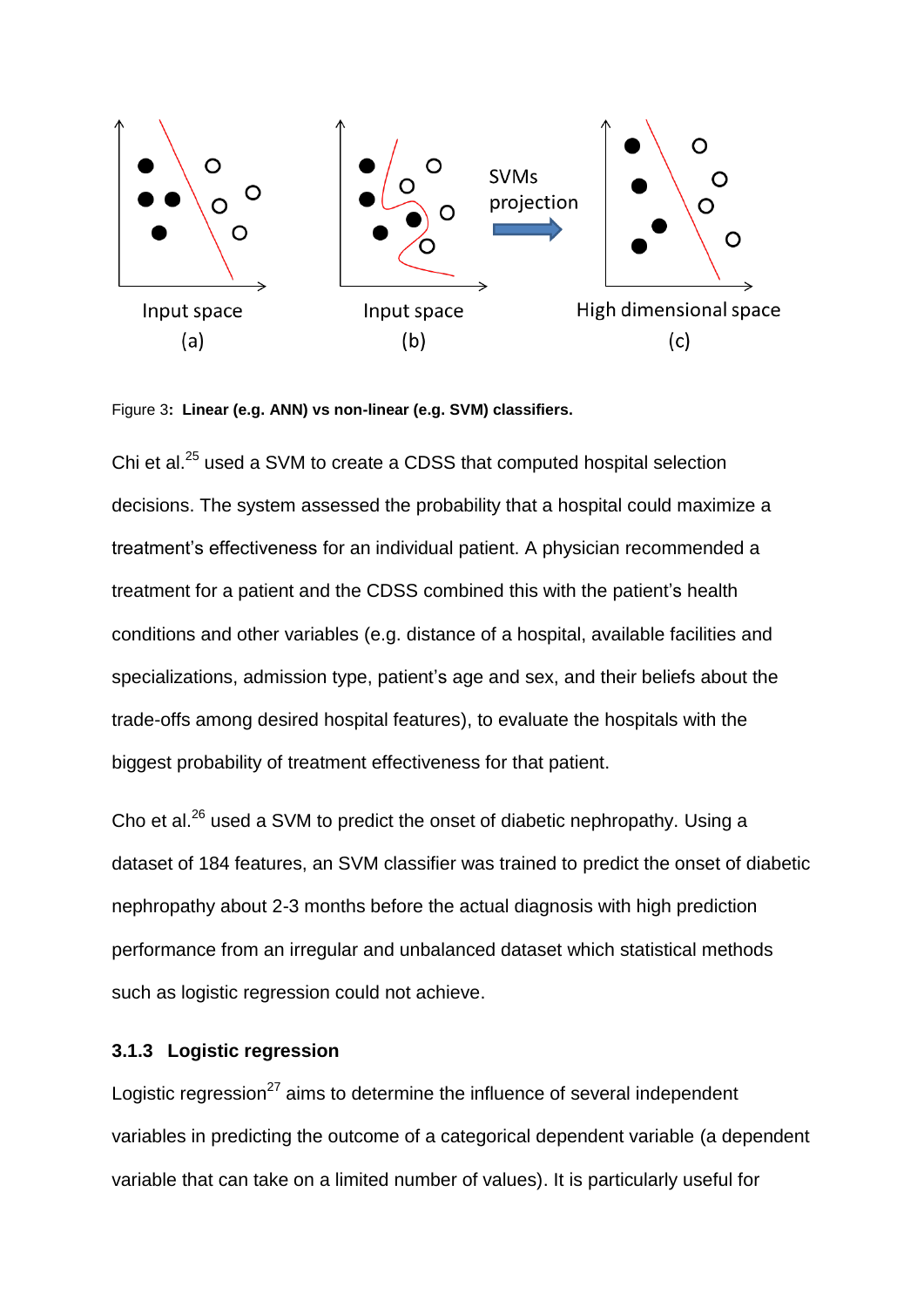identifying the most discriminative variables in a dataset when there are many variables to consider and the output variables can have only predefined values (e.g. positive or negative; or disease X, Y or Z). Logistic regression techniques can be used to develop CDSSs for identifying the most pertinent variables for a clinical condition and are often used in combination with other machine learning techniques. Logistic regression models tend to be less robust than more sophisticated models such as ANNs or SVMs particularly when using complex datasets, but as they use simpler linear models to compute decisions it is easier to interpret the outputs and how a decision is computed.

Logistic regression was adopted by Ji et al. $^{28}$  to develop a predictive CDSS for traumatic injury. Trauma experts must consider many aspects in a short period of time. In the first phase logistic regression was used to simplify the training dataset by identifying the most predictive variables (e.g. age, Abbreviated Injury Scale head and thorax, presence of Coagulopathy), while in the second phase the "simplified" dataset was used to train a predictive CDSS using other machine learning techniques.

# **3.2 Knowledge Representation**

Knowledge representation and reasoning is focused on representing knowledge and facts from a clinical domain in order to create a knowledge description language (vocabulary) that is comprehensible and exploitable by computer systems $^{29}$ . The vocabulary which can be combined with an automatic reasoning system and therefore can make inferences. For example patient data (vocabulary) can be automatically reasoned over (e.g. using computerized rules from a clinical practice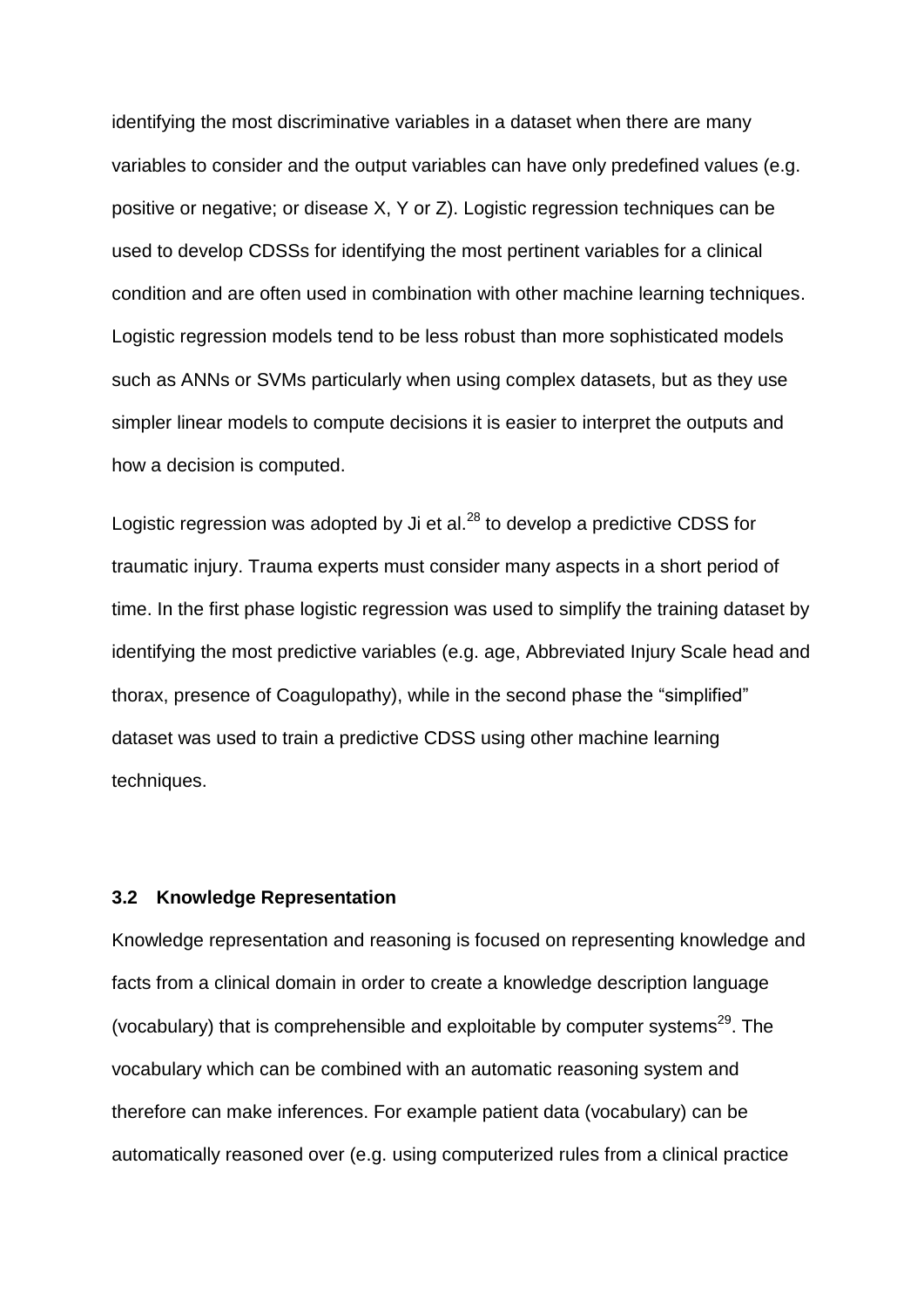guideline) to make an inference about the patient health state and/or optimal treatment(s).

# **3.2.1 Ontology-based Systems**

In Computer Science, an Ontology is the formal representation of the knowledge within a domain in a format which is comprehensible to and thus executable by computer systems. An Ontology describes a set of concepts (e.g. patients, diseases, therapies) and the relationships between these concepts. Once knowledge is represented in such a format, computer systems can analyse these concepts and their relationships.

Riano et al.<sup>30</sup> developed an ontology-based CDSS for chronic illness. In the first phase the authors formally translated the main concepts and relationships from chronic care into an ontology. An initial set of rules selected the contents of the ontology relevant for a patient with a given chronic illness. A second process used this sub-ontology to automatically transform intervention plans describing general treatments into an intervention plan for the specific patient. For co-morbid patients, this process concluded with the semi-automatic integration of several individual plans into a single personalized plan.

Another example of an ontology-based CDSS was provided by Farion et al. $^{31}$ . Different ontologies were used to represent essential components of a CDSS patient data, machine learning models for solving clinical decision problems and models of computing platforms (desktop and mobile) upon which to execute CDSS's algorithms and to present recommendations. Relevant components from the ontology were combined when the system was invoked by the physician to compute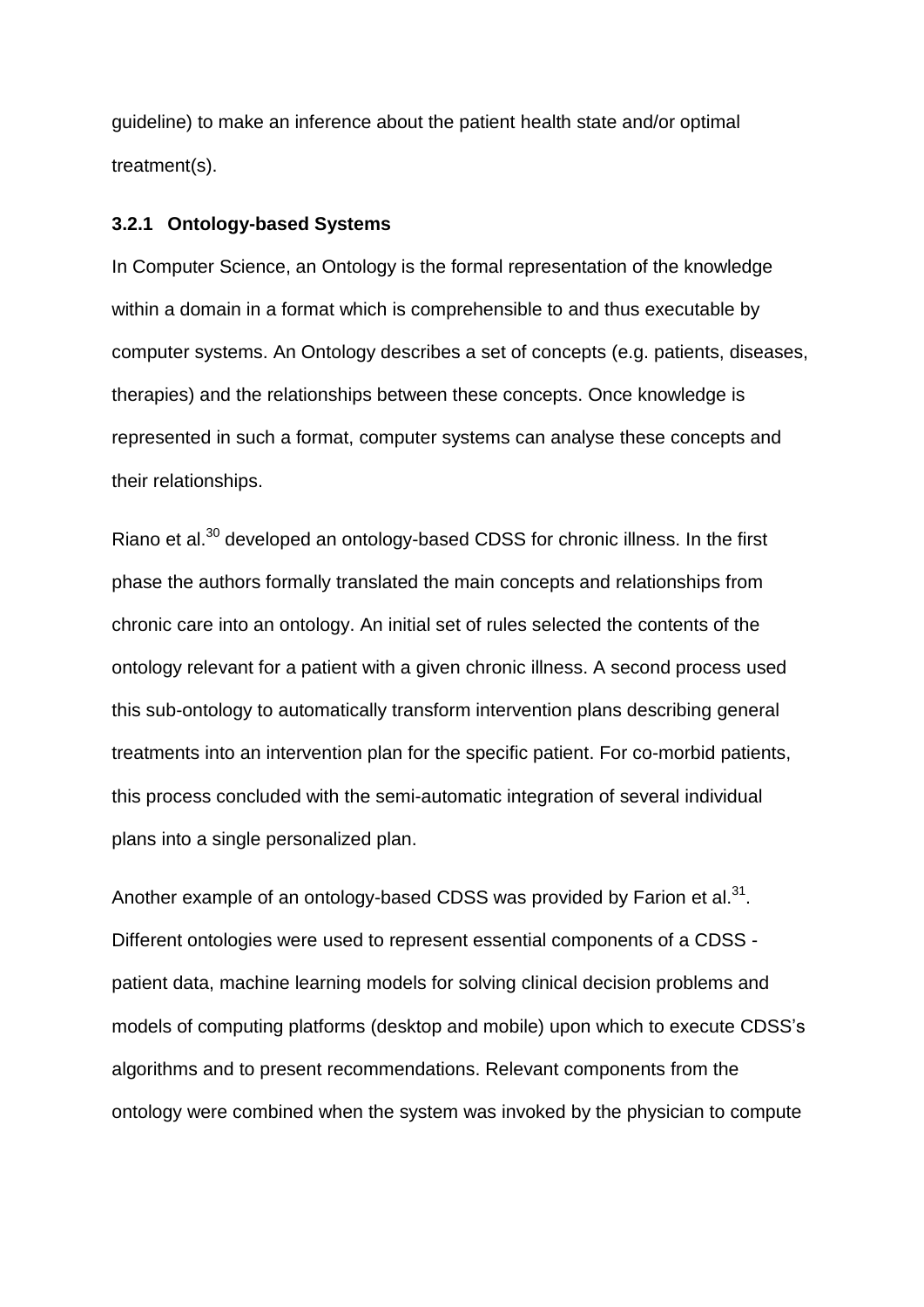a recommendation for a specific patient using the appropriate machine learning model and computing device being used by the physician.

#### **3.2.2 Guideline-based**

Knowledge representation and reasoning methods are particularly suitable for developing automated Clinical Practice Guidelines (CPGs). The representation of concepts, relations and decisions from CPGs allows for their translation into a computable format which improves the CDSS's ability to guide and support clinicians in their decisions. Following this approach it is possible to develop systems which, starting from patient data, can suggest the next step of a treatment, or alert the clinician about drug-drug interactions or incorrect medical decisions.

Choi et al.<sup>32</sup> developed a guideline-based CDSS to support nurses in screening and managing depression. The main concepts in depression screening and management were translated into a computable format which allowed for the development of computable CPGs that could be executed on patient data.

A guideline-based approach was followed by Martinez-Garcia et al.<sup>33</sup> to improve management of patients affected by multiple pathologies by providing relevant information from clinical practice guidelines using a web-platform which allowed all healthcare professionals involved in the care of a multimorbid patient to communicate and discuss treatments and strategies. The system directly integrated with the Electronic Health Record accessed patients information to perform safety checks according to clinical practice guidelines.

# **3.2.3 Fuzzy Logic**

Fuzzy Logic is a probabilistic method that tries to emulate human reasoning in real world applications where reasoning is approximate (for example due to imprecise or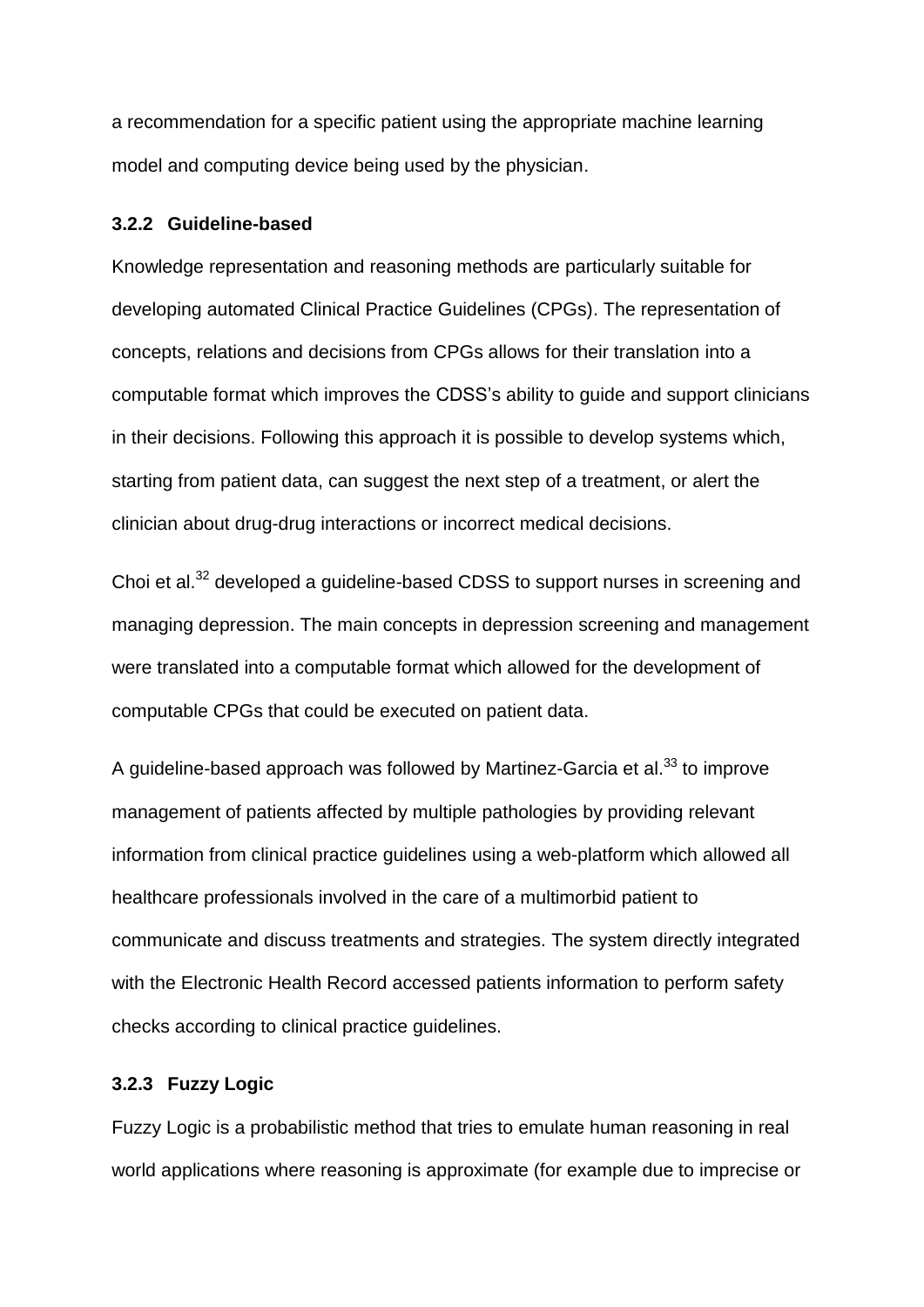missing information) rather than fixed<sup>34</sup>. The primary difference from binary logic methods (e.g. ANNs or SVM in machine learning) where output variables have "true" or "false" values is that fuzzy variables can have different "degrees of truth", with a weight which indicates the strength of the connection. Fuzzy Logic is particularly suitable for analysis of digital images to find particular shapes or abnormalities and to identify clusters of related data in clinical datasets.

Esposito et al<sup>35</sup> used Fuzzy Logic to assess the health status of people affected by Multiple Sclerosis. The system analysed magnetic resonance brain images with clinically definite Multiple Sclerosis to identify normal brain tissues or clusters of potentially abnormal white matter lesions with different shapes. The authors identified several characteristics of the images with different possible values (e.g. volume: small, medium, large; tissue contrast: little, great) and developed IF-THEN rules to assess the normality/abnormality of brain tissues (figure 4).

2) IF [Sphericity is Moderate] AND [Compactness is Strong]AND [Volume is Medium] AND [TissueContrast is Great] AND [Surrounding WhiteMatter is (AlmostCompletely ORCompletely)] THEN [TissueStructure is Abnormal]

3) IF [Compactness is Strong]AND [Volume is Large] AND [TissueContrast is Great] AND [Surrounding WhiteMatter is (Partially OR AlmostCompletely OR Completely)] THEN [TissueStructure is Abnormal]

4) ELSE [TissueStructure is Normal]

# Figure 4 <sup>36</sup>:**Rules to identify lesions.**

Fuzzy logic can be also used for depicting human perception of a given system.

Mago et al.<sup>36</sup> adopted a particular type of Fuzzy Logic (Fuzzy Cognitive Mapping) to

support meningitis diagnosis. Domain experts represented knowledge from the

meningitis domain using a graphical model composed of nodes (variables, states,

inputs, outputs) and fuzzy relationships between concepts. The graphical model was

<sup>1)</sup> IF [Sphericity is (Moderate OR High)] AND [Compactness is Strong]AND [Volume is Small] AND [TissueContrast is Great] AND [Surrounding White Matter is Completely] THEN [TissueStructure is Abnormal]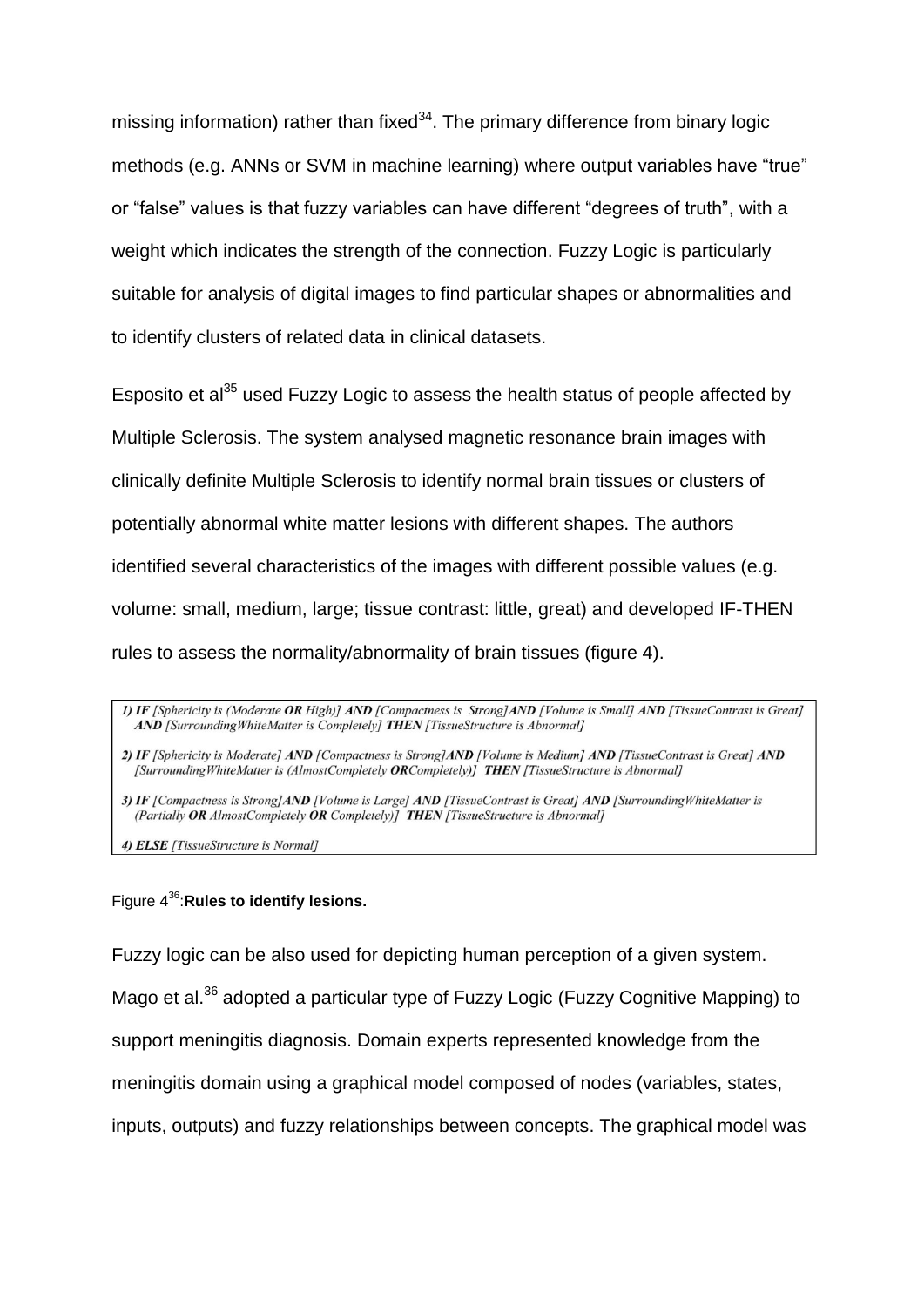used to analyse patient data and indicate the presence/absence of the disease using different degree of truth.

# **3.3 Information Visualization (IV)**

IV is a set of technologies that use visual computing to deal with abstract information<sup>37</sup>. Applications of IV allow for the analysis of data via exploration and interaction so users can develop an understanding of complex systems or datasets by observing the consequences of their interaction with the visualization.

Mane et  $a^{38}$  developed a visual system to evaluate the effectiveness and risks of different therapeutic options in psychiatry using data from patients with similar conditions in an EHR. Figure 5 shows an overview of the system: label 1 shows demographics for the current patient while label 2 and 3 highlight treatments and comorbidities for the selected patient as well as for other patients from the EHR computed as being clinically similar to the current patient. Through the utilization of this information physicians could have a clear understanding of the possible therapeutic options and their outcome in previous comparable situations.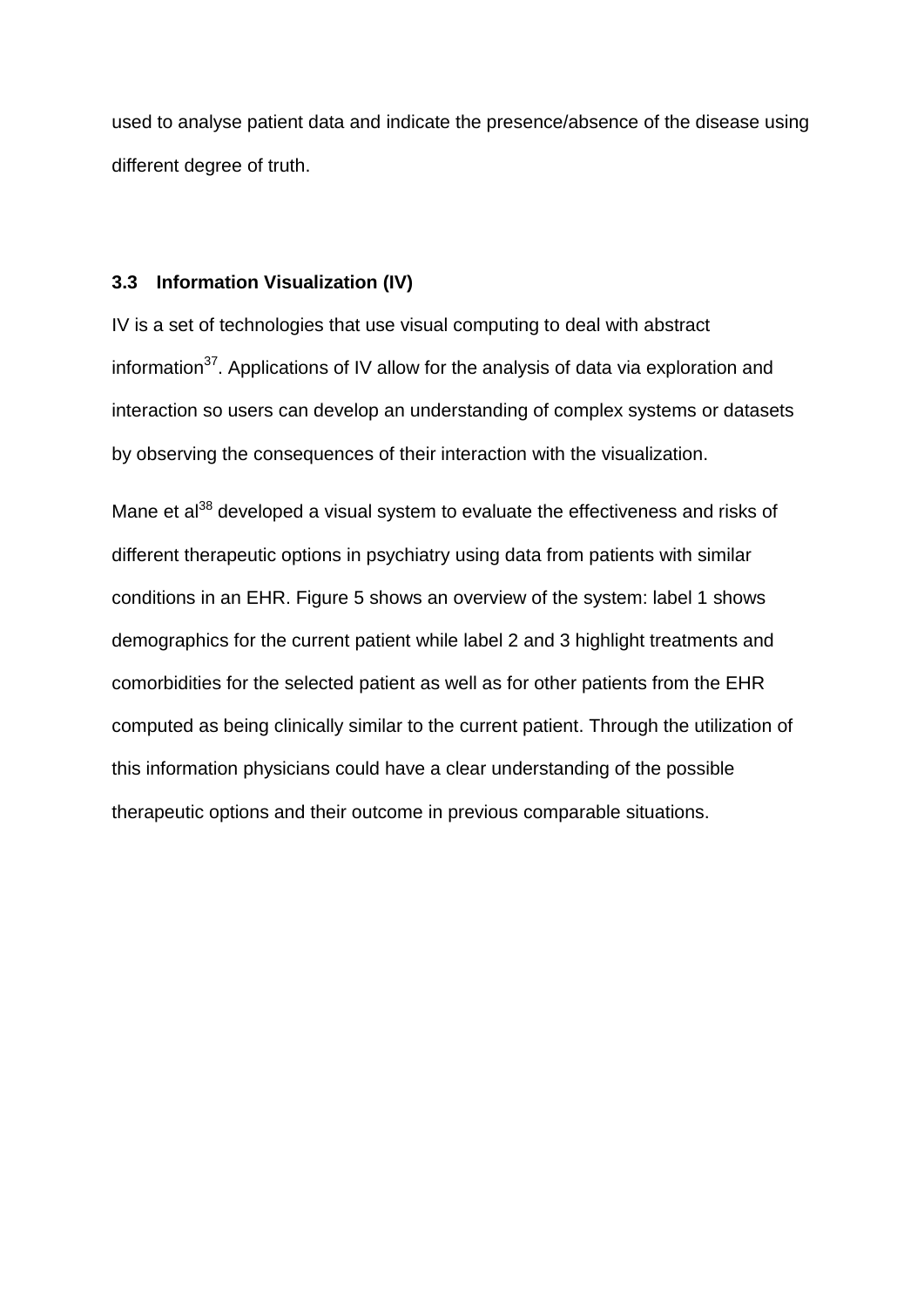|                               |                | % of Patients with        | Improved Treatment Response to Medications      |                    | CoMorbid Conditions: Patient (red)<br>and Comparative Population (black)                                                                                                               |
|-------------------------------|----------------|---------------------------|-------------------------------------------------|--------------------|----------------------------------------------------------------------------------------------------------------------------------------------------------------------------------------|
| % Patient<br>improved<br>13.0 | ۰              | Rx<br><b>Bupropion</b>    | Rx-based<br>Improved.<br>Tot. Pat Count<br>8/62 | CGI Conf. Interval | Disorders of Infancy/Childhood Adolescence (10)<br>$Y - N$<br>Delirium Dementia Amnestic/Other Cognitive Disorders (0)<br>Y N<br>Mental Disorders due to General Medical Condition (0) |
| 7.0<br>0.0                    | ۰<br>$\circ$   | Venlafaxine<br>Duloxetine | 4/58<br>010                                     |                    | Substance -Related Disorders (6)<br>Y N Schizophrenia and Other Psychotic Disorders (0)                                                                                                |
| 10.0<br>50                    | $\bullet$<br>٠ | Sertraline<br>Paroxetine  | 8/77<br>2/37                                    |                    | V N Mood Disorders (0)<br>Anxiety Disorders (20)<br>Somatoform Disorders (1)<br>$Y - N$                                                                                                |
| 9.0<br>9.0                    | ۰<br>۰         | Fluoxetine<br>Citalopram  | 3/32<br>2122                                    |                    | Factitious Disorders (0)<br>Y N<br>Dissociative Disorders (0)                                                                                                                          |
| 8.0                           | ۰              | Escitalopram              | 4/53                                            |                    | Sexual and Gender Identity Disorders (0).<br>Eating Disorders (0)<br>Y N                                                                                                               |
|                               |                |                           |                                                 |                    | Sleep Disorders (3)<br>Impulse Control Disorders Not Elsewhere Classified (0)<br>Y N                                                                                                   |

Figure 5 <sup>38</sup>:**Label 1**: **data view for patient demographics. Label 2: summarized medication response of patients' in the Electronic Health Record. Label 3: Comorbidities.**

# **3.4 Text mining**

Text mining adopts statistical, machine learning and linguistic techniques to extract high quality information from unstructured text (e.g. medical Internet repositories)<sup>39</sup>. Systems to retrieve and analyse textual information are needed to effectively exploit the increasing amounts of digital medical textual data which may be used to support clinicians during the decision making process.

# **3.4.1 Information retrieval (IR)**

IR is a process through which relevant information (e.g. a document) is obtained and delivered to the user according to their specific information need $^{40}$ . In IR, documents are represented as an unordered collection of words, disregarding grammar and even word order. IR requires a preliminary indexing phase in which words within text resources are processed and represented. Subsequently search algorithms can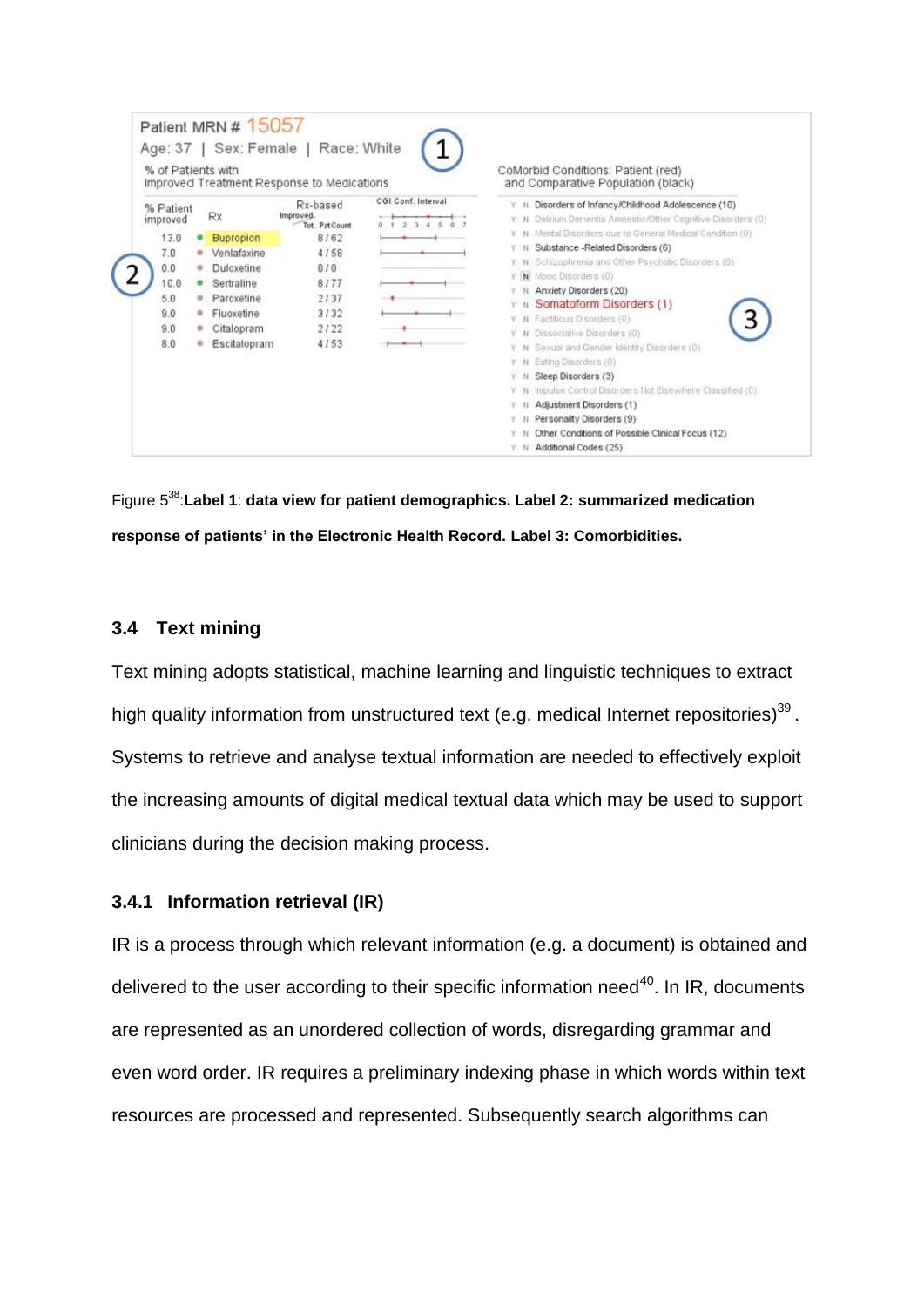retrieve information from the pre-processed resources using statistical methods (e.g. the frequency of words within documents).

O'Sullivan et al.<sup>41</sup> developed a system to support physicians in retrieving casespecific information directly at point of care in the paediatric asthma domain. Firstly, they applied index terms to systematic reviews from The Cochrane Library<sup>42</sup> where these index terms emphasized patient rather than population-oriented terms. These documents were subsequently retrieved and ordered by a search algorithm which presented relevant reviews to physicians during encounters.

# **3.4.2 Natural language processing (NLP)**

NLP goes beyond IR by aiming to derive meaning from human or natural language  $input^{43}$  rather than simply representing documents as a collection of words. NLP techniques can be used to automatically extract, summarize or categorize textual information and is especially relevant in a field as medicine where there are large numbers of free text documents (e.g. reports, letters, and clinical notes).

Matheny et al.<sup>44</sup> adopted NLP to identify symptoms of infections from clinical narratives in order to perform automated surveillance of possible unidentified infections. The authors created detection rules which were based on concepts and relationships in the main biomedical ontologies (e.g. Systemized Nomenclature of Medicine Clinical Terms $\mathcal{B}^{45}$ ) and then processed the text through such rules to identify symptoms for tuberculosis, acute hepatitis, and influenza by which they could infer previously unidentified infections.

# **3.5 Multi-purpose**

Multi-purpose methodologies combine attributes and characteristics from the previous main categories and as such can be used for multiple purposes in CDSSs.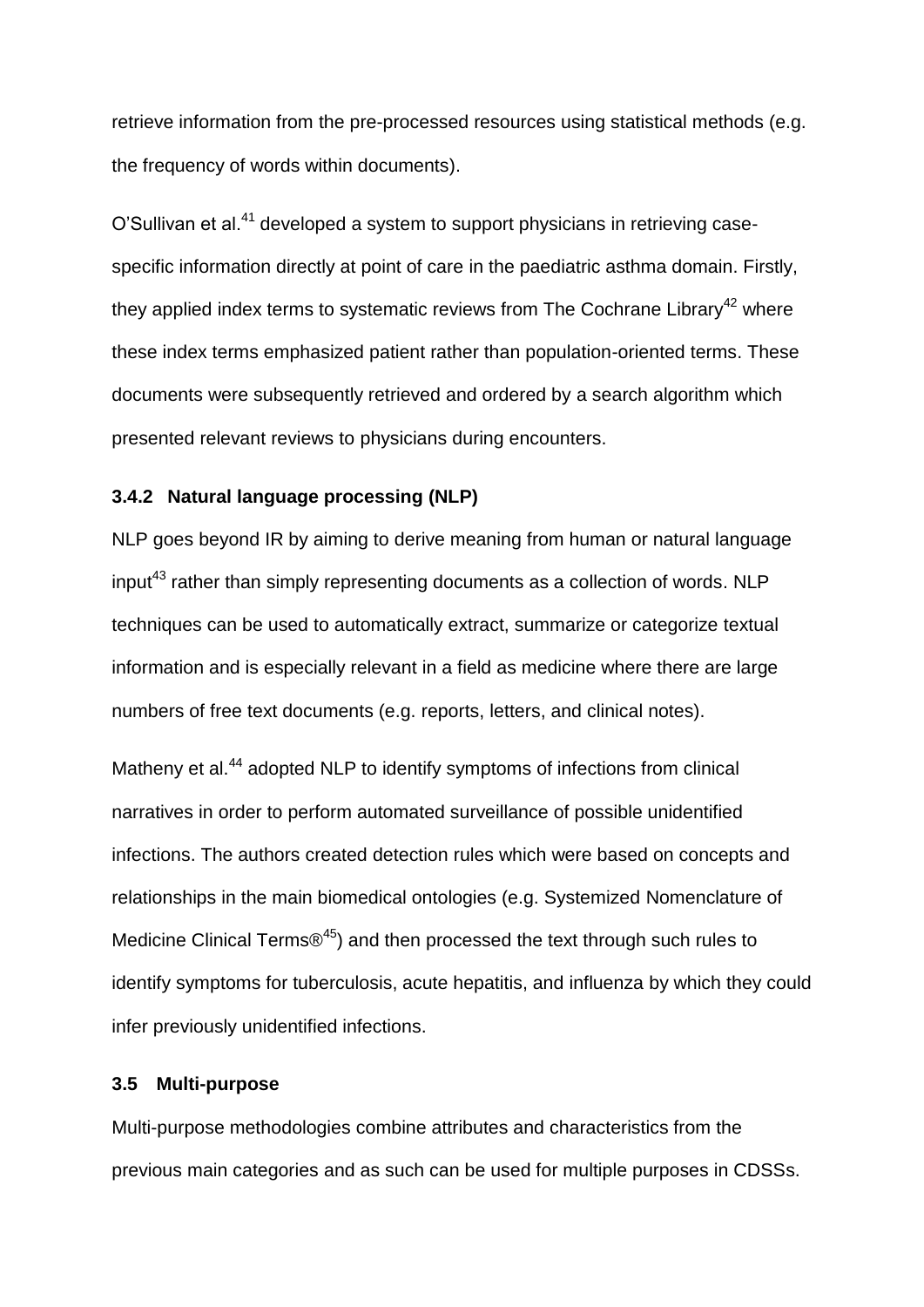#### **3.5.1 Decision trees (DTs)**

DTs can be used in Machine Learning as well as in Knowledge Representation and Reasoning systems<sup>46</sup>.

In Machine Learning, DTs are used for prediction or classification. Starting with a training dataset, DTs construct a model which is composed of many nodes, called "leaves" of the DT, where the input variables are analysed and according to their values, the decisional process flows through the different branches of the DT to carry out the assigned prediction or classification task. They are useful in medicine as they produce human-readable rules of classification. However they lose robustness when the number of input variables becomes large and are sometimes converted to Random Forests (RFs) which combine the results of several independently trained DT<sub>s</sub>.

In Knowledge Representation, a DT can be used to produce a graph which represents possible decisions and associated potential consequences. They are mainly utilized to develop action plans to achieve a specific objective (e.g. they are often used to represent Clinical Practice Guidelines).

Ji et al. $^{28}$  utilized a combination of DTs to support decision-making for traumatic injuries. The authors achieved good prediction results, using the most important patient variables (e.g. age, Emergency Department Revised Trauma Score and Injury Severity Score) as input variables, obtained by applying the Logistic Regression (section 4.1.3). Furthermore, they explained that the use of DTs allowed for the creation of transparent decision rules which were comprehensible by physicians who could follow the reasoning through the nodes of the DTs.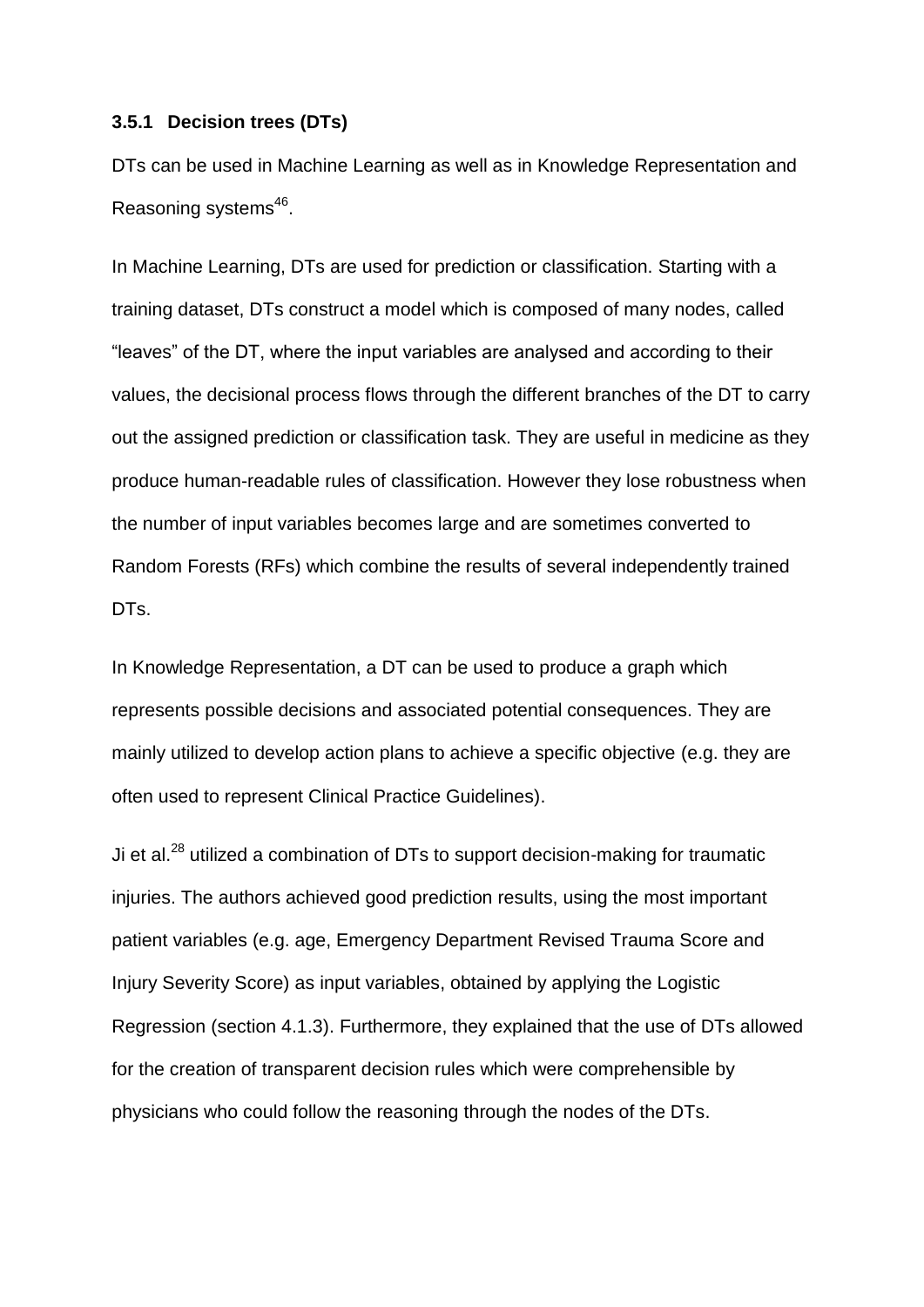DTs were used for knowledge representation and reasoning by Bergman et al.<sup>47</sup> who compared a widely used paper and pencil diagnostic instrument, based on the "Diagnostic and Statistical Manual of Mental Disorders  $4<sup>th</sup>$  Edition" (DSM-IV)<sup>48</sup>, to a computerized system based on a DT. The system guided the users through the various branches of the DT based on "yes", "no" or "unclear" answers about each criterion. Finally, if the number of fulfilled criteria reached a certain level (according to DSM-IV) the program automatically suggested the corresponding DSM-IV diagnosis. The comparison showed that there were no significant differences between the paper and pencil method and the computerized one.

# **3.5.2 Bayesian Logic**

Bayesian logic is an inference method based on Bayes' law which is a statistical theorem with the ability of updating the estimated probability of an event with knowledge of new evidence<sup>49</sup>. Bayesian networks are probabilistic graphical models which consider a set of random variables and their conditional dependencies. For example, Bayesian networks could represent the probabilistic dependences between symptoms and diseases and given a list of symptoms they could calculate the probability of presence of the various diseases. From a machine learning perspective Bayesian networks are useful "white box" classifiers meaning that all parameters have a clear interpretation and the certainty associated to probabilistic predictions is intuitively understandable. However it is often difficult to get experts (clinicians) to agree on the structure of the model and the nodes that are important to be included as well as to express their knowledge in the form of probability distributions.

Elkin et al. $50$  introduced a system called DX plain into the workflow of a teaching hospital where the system supported residents with regard to diagnostically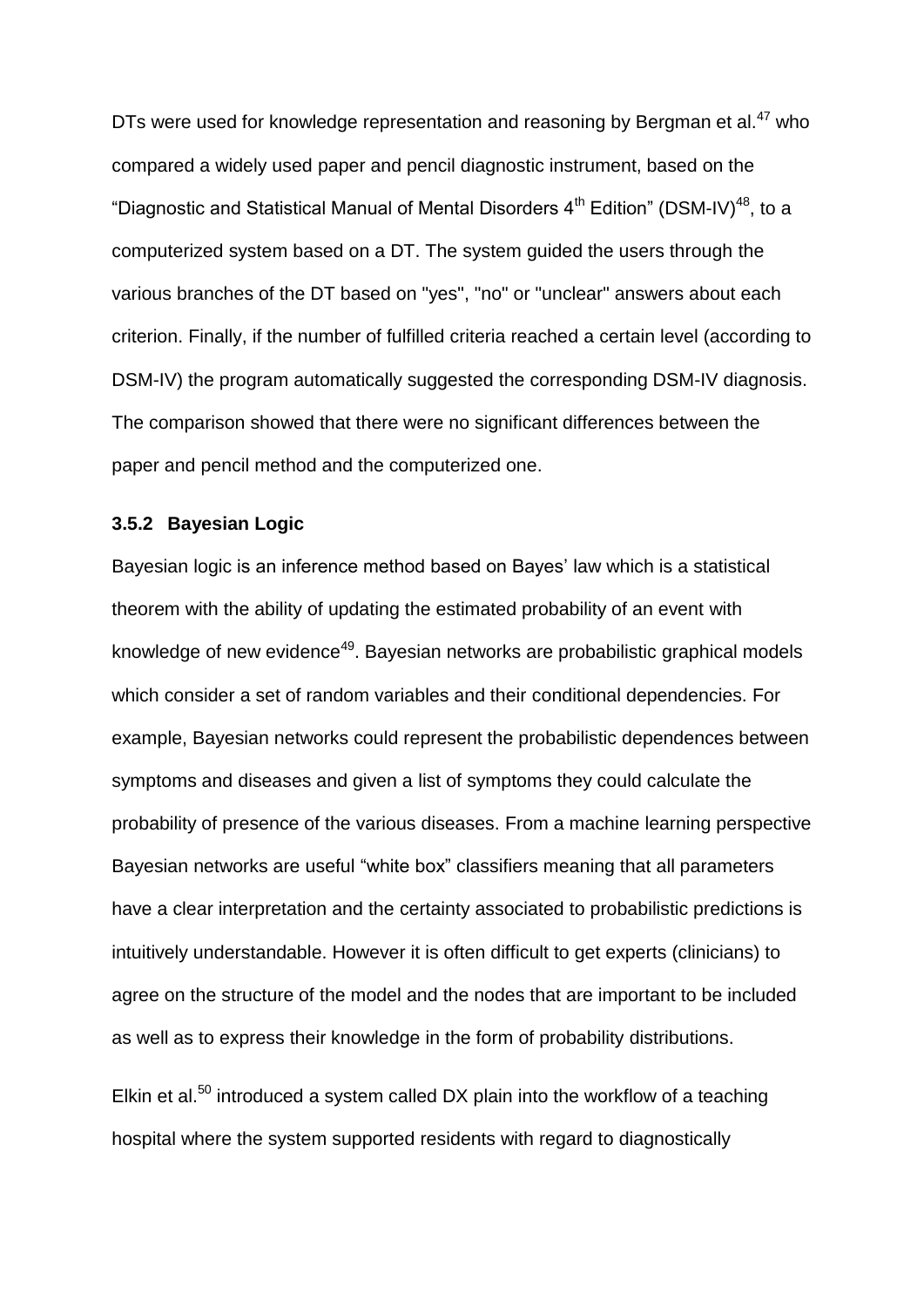challenging diseases. Starting with patients' symptoms, Bayesian logic was applied to provide residents with a set of differential diagnoses and their probabilities.

Bayesian Networks were used by Sadeghi et al.<sup>51</sup> to develop a CDSS to support nurses during the triage process at the emergency department. Firstly, several subdomains (e.g. abdominal pain) were accurately described and, relevant information and symptoms of diseases were identified. Secondly, the authors adopted the Bayesian Network approach to develop a graphical model which represented all possible interactions and links among previous data and provided a list of possible diagnosis starting from the results of a triage questionnaire.

# **4 Discussion and Conclusions**

Decision Support Systems have been widely implemented and adopted in commercial fields<sup>52</sup>; however their acceptance within the medical domain remains limited<sup>53,54, 55,56</sup>. This review aimed to provide clinicians and policy makers with a better understanding of the methodologies CDSSs employ as the development and deployment of systems that can meaningful support clinicians in practice requires their collaboration.<sup>18</sup> For example, during CDSSs' design stage clinicians and policy makers are required to identify the real clinical needs a CDSS should satisfy; in the implementation phase clinicians could provide guidance on which of the methodologies described above would be best suited to a clinical problem, dataset or domain, in the validation phase informed participation of clinicians could sensibly improve the understanding of CDSSs' effectiveness from a clinical perspective and finally top level support from policy makers is required in the deployment stage to ensure adoption and acceptance of CDSSs as part of routine clinical practice. As described by Greenes<sup>57</sup>; the implementation of CDSSs decision support is a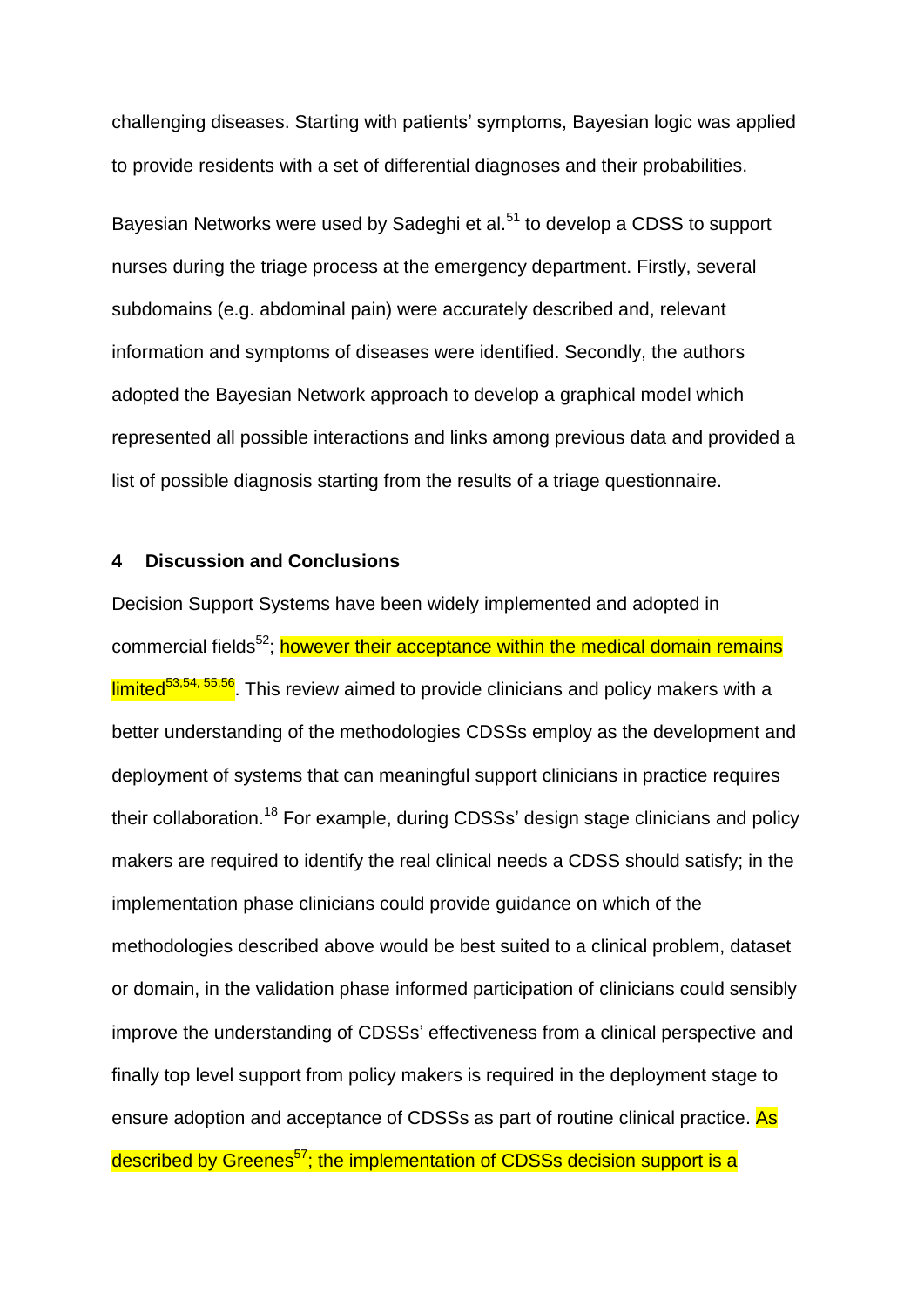balancing act between clinical need and organizational management. The

engagement of clinicians and policy makers in the development of CDSSs has the potential to change the drivers for widespread deployment of complex CDSSs by forcing vendors of Clinical Information Systems (CIS) to recognise the benefits of such systems and to focus their attention on the decision support needs of clinicians in addition to the operational tasks CIS's currently support.

# **Acknowledgements**

Funding: None

Competing interests: None declared

Ethical approval: Not required

# **References**

- 1. Grieger DL, Cohen SH, Krusch DA. A pilot study to document the return on investment for implementing an ambulatory electronic health record at an academic medical center. J Am Coll Surg [Internet]. 2007 Jul [cited 2014 Aug 15];205(1):89–96. Available from: http://www.ncbi.nlm.nih.gov/pubmed/17617337
- 2. Schade CP, Sullivan FM, de Lusignan S, Madeley J. e-Prescribing, efficiency, quality: lessons from the computerization of UK family practice. J Am Med Inform Assoc [Internet]. [cited 2014 Aug 14];13(5):470–5. Available from: http://www.pubmedcentral.nih.gov/articlerender.fcgi?artid=1561797&tool=pmc entrez&rendertype=abstract
- 3. Thakkar M, Davis DC. Risks, barriers, and benefits of EHR systems: a comparative study based on size of hospital. Perspect Health Inf Manag [Internet]. 2006 Jan [cited 2014 Aug 18];3:5. Available from: http://www.pubmedcentral.nih.gov/articlerender.fcgi?artid=2047303&tool=pmc entrez&rendertype=abstract
- 4. Pifer EA, Sittig DF. Improving Outcomes with Clinical Decision Support: An Implementer's Guide. Chicago: HIMSS; 2005.
- 5. Wright A, Goldberg H, Hongsermeier T, Middleton B. A description and functional taxonomy of rule-based decision support content at a large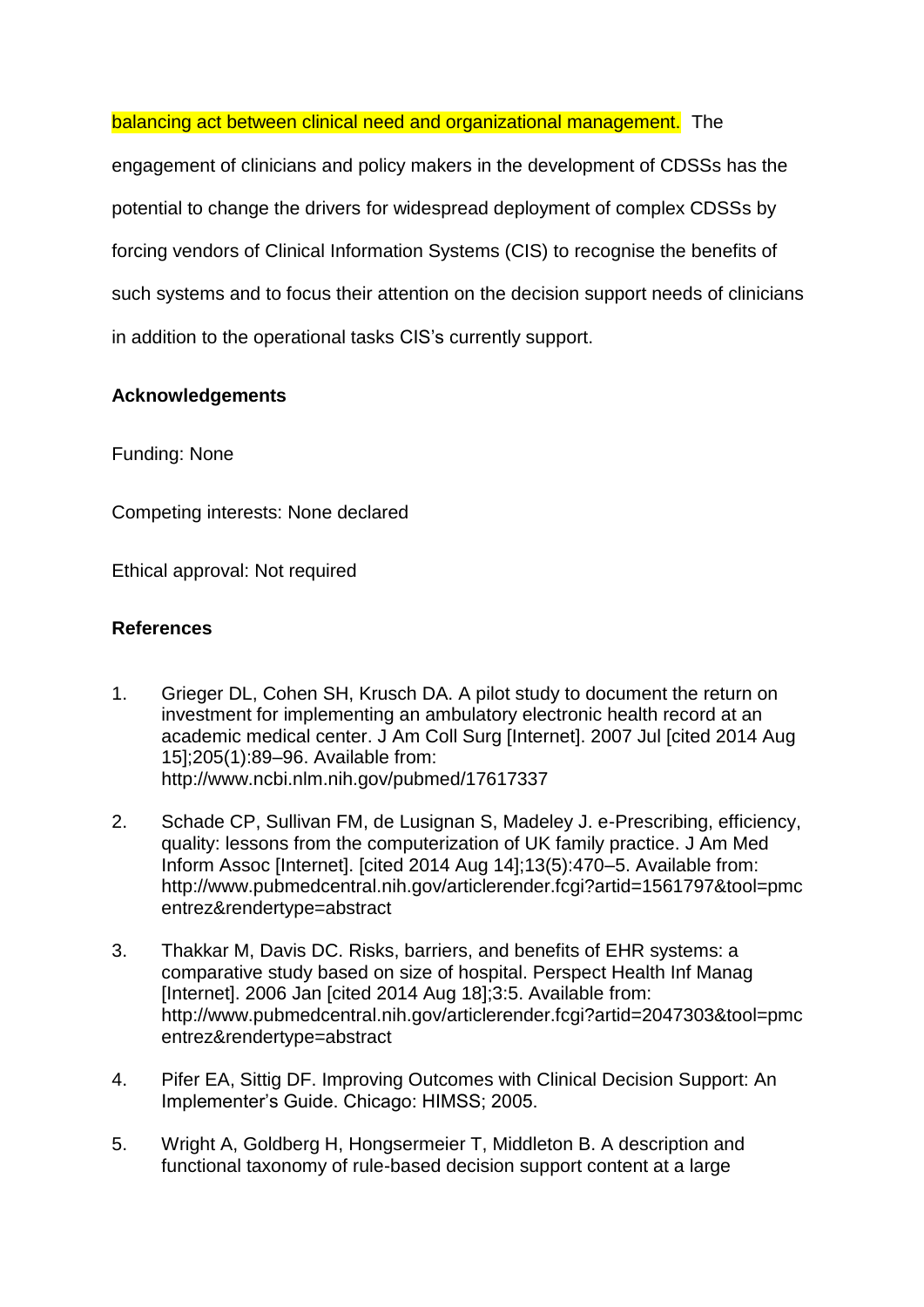integrated delivery network. J Am Med Inform Assoc [Internet]. BMJ Publishing Group Ltd; 2007 Jan 1 [cited 2013 May 21];14(4):489–96. Available from: http://jamia.bmj.com/content/14/4/489.full

- 6. Jones JB, Stewart WF, Darer JD, Sittig DF. Beyond the threshold: real-time use of evidence in practice. BMC Med Inform Decis Mak [Internet]. 2013 Apr 15 [cited 2013 Apr 18];13(1):47. Available from: http://www.biomedcentral.com/1472-6947/13/47
- 7. Kawamoto K, Houlihan CA, Balas EA, Lobach DF. Improving clinical practice using clinical decision support systems: a systematic review of trials to identify features critical to success. BMJ [Internet]. 2005 Apr 2 [cited 2012 Nov 1];330(7494):765. Available from: http://www.bmj.com/content/330/7494/765.full
- 8. Samore MH, Bateman K, Alder SC, Hannah E, Donnelly S, Stoddard GJ, et al. Clinical decision support and appropriateness of antimicrobial prescribing: a randomized trial. JAMA [Internet]. 2005 Nov 9 [cited 2013 Apr 5];294(18):2305–14. Available from: http://jama.jamanetwork.com/article.aspx?articleid=201841
- 9. Downs M, Turner S, Bryans M, Wilcock J, Keady J, Levin E, et al. Effectiveness of educational interventions in improving detection and management of dementia in primary care: cluster randomised controlled study. BMJ [Internet]. 2006 Mar 25 [cited 2013 Mar 8];332(7543):692–6. Available from: http://www.bmj.com/content/332/7543/692
- 10. Montgomery AA, Emmett CL, Fahey T, Jones C, Ricketts I, Patel RR, et al. Two decision aids for mode of delivery among women with previous caesarean section: randomised controlled trial. BMJ [Internet]. 2007 Jun 23 [cited 2013 Apr 5];334(7607):1305. Available from: http://www.bmj.com/content/334/7607/1305
- 11. Goud R, de Keizer NF, ter Riet G, Wyatt JC, Hasman A, Hellemans IM, et al. Effect of guideline based computerised decision support on decision making of multidisciplinary teams: cluster randomised trial in cardiac rehabilitation. BMJ [Internet]. 2009 Apr 27 [cited 2013 Mar 8];338(apr27 2):b1440–b1440. Available from: http://www.bmj.com/content/338/bmj.b1440?view=long&pmid=19398471
- 12. Avery AJ, Rodgers S, Cantrill JA, Armstrong S, Cresswell K, Eden M, et al. A pharmacist-led information technology intervention for medication errors (PINCER): a multicentre, cluster randomised, controlled trial and costeffectiveness analysis. Lancet [Internet]. 2012 Apr 7 [cited 2013 Mar 6];379(9823):1310–9. Available from: http://www.thelancet.com/journals/a/article/PIIS0140-6736(11)61817-5/fulltext
- 13. Garg AX, Adhikari NKJ, McDonald H, Rosas-Arellano MP, Devereaux PJ, Beyene J, et al. Effects of computerized clinical decision support systems on practitioner performance and patient outcomes: a systematic review. JAMA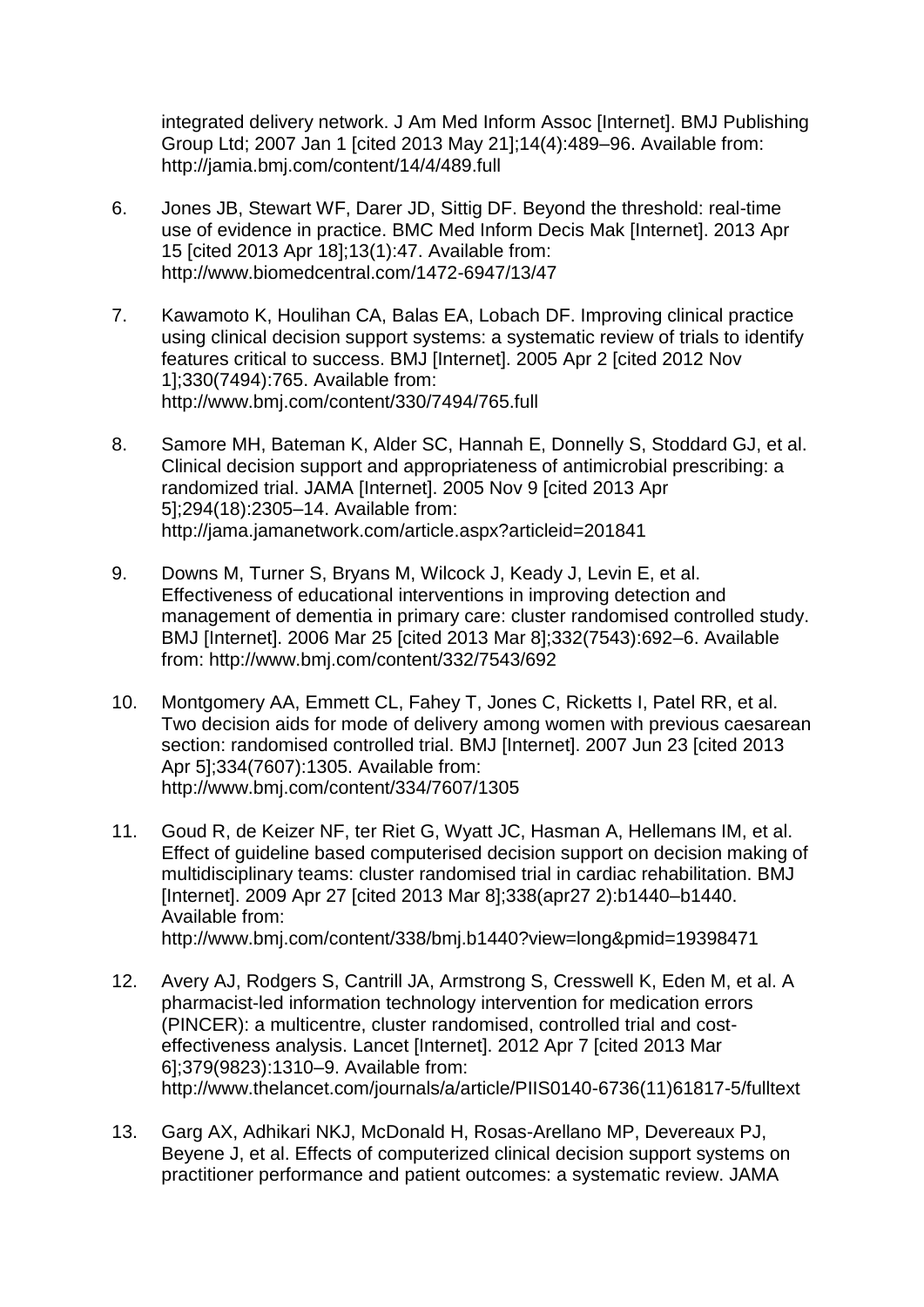[Internet]. 2005 Mar 9 [cited 2013 Mar 8];293(10):1223–38. Available from: http://jama.jamanetwork.com/article.aspx?articleid=200503

- 14. Roshanov PS, Fernandes N, Wilczynski JM, Hemens BJ, You JJ, Handler SM, et al. Features of effective computerised clinical decision support systems: meta-regression of 162 randomised trials. BMJ [Internet]. 2013 Feb 14 [cited 2013 Feb 27];346(feb14 1):f657–f657. Available from: http://www.bmj.com/content/346/bmj.f657
- 15. Mangalmurti SS, Murtagh L, Mello MM. Medical Malpractice Liability in the Age of Electronic Health Records. N Engl J Med [Internet]. Massachusetts Medical Society; 2010 Nov 17;363(21):2060–7. Available from: http://dx.doi.org/10.1056/NEJMhle1005210
- 16. Mirnezami R, Nicholson J, Darzi A. Preparing for Precision Medicine. N Engl J Med [Internet]. Massachusetts Medical Society; 2012 Jan 18;366(6):489–91. Available from: http://dx.doi.org/10.1056/NEJMp1114866
- 17. Kohane IS, Drazen JM, Campion EW. A Glimpse of the Next 100 Years in Medicine. N Engl J Med [Internet]. Massachusetts Medical Society; 2012 Dec 26;367(26):2538–9. Available from: http://dx.doi.org/10.1056/NEJMe1213371
- 18. Hannan TJ, Celia C. Are doctors the structural weakness in the e-health building? Intern Med J [Internet]. 2013 Oct [cited 2014 Jun 17];43(10):1155– 64. Available from: http://www.ncbi.nlm.nih.gov/pubmed/24134174
- 19. Rogers S, Girolami M. A first course in machine learning [Internet]. CRC PressINC; 2011. Available from: http://books.google.co.uk/books?id=rdQ1daD8BH8C
- 20. Picton P. Neural Networks [Internet]. Palgrave Macmillan; 2000. Available from: http://books.google.it/books?id=mBk6qAAACAAJ
- 21. Lin RS, Horn SD, Hurdle JF, Goldfarb-Rumyantzev AS. Single and multiple time-point prediction models in kidney transplant outcomes. J Biomed Inform [Internet]. 2008 Dec [cited 2013 May 23];41(6):944–52. Available from: http://dx.doi.org/10.1016/j.jbi.2008.03.005
- 22. Amaral JLM, Lopes AJ, Jansen JM, Faria ACD, Melo PL. Machine learning algorithms and forced oscillation measurements applied to the automatic identification of chronic obstructive pulmonary disease. Comput Methods Programs Biomed [Internet]. 2012 Mar [cited 2013 Apr 9];105(3):183–93. Available from: http://dx.doi.org/10.1016/j.cmpb.2011.09.009
- 23. Tu J V. Advantages and disadvantages of using artificial neural networks versus logistic regression for predicting medical outcomes. J Clin Epidemiol [Internet]. Elsevier; 1996 Nov 1 [cited 2013 Aug 15];49(11):1225–31. Available from: http://www.jclinepi.com/article/S0895-4356(96)00002-9/abstract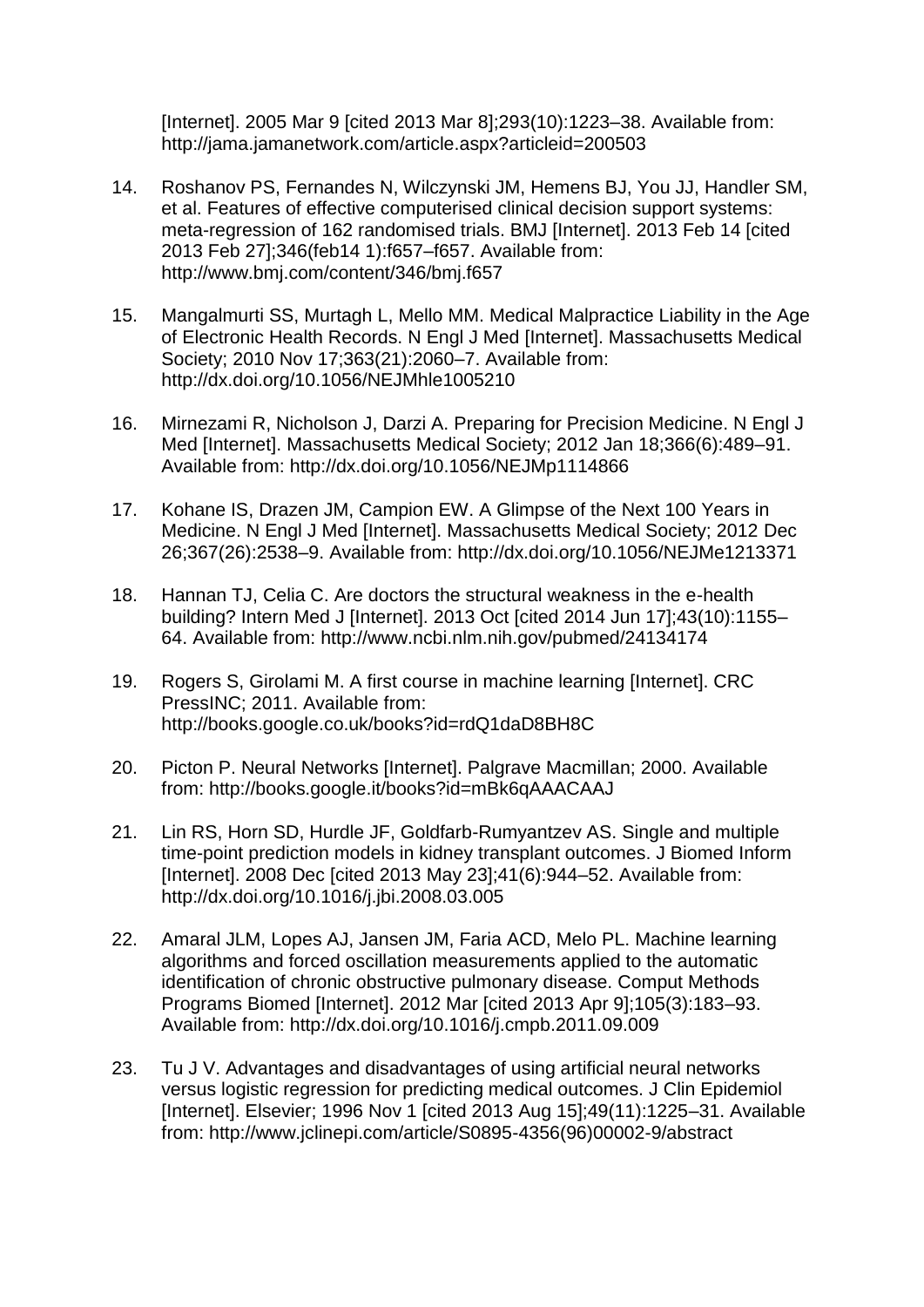- 24. Cristianini N, Shawe-Taylor J. An Introduction to Support Vector Machines and Other Kernel-based Learning Methods [Internet]. Cambridge University Press; 2000. Available from: http://books.google.it/books?id=B-Y88GdO1yYC
- 25. Chi C-L, Street WN, Ward MM. Building a hospital referral expert system with a Prediction and Optimization-Based Decision Support System algorithm. J Biomed Inform [Internet]. 2008 [cited 2013 Nov 8];41(2):371–86. Available from: http://www.sciencedirect.com/science/article/pii/S1532046407001086
- 26. Cho BH, Yu H, Kim K-W, Kim TH, Kim IY, Kim SI. Application of irregular and unbalanced data to predict diabetic nephropathy using visualization and feature selection methods. Artif Intell Med [Internet]. Elsevier; 2008 Jan 1 [cited 2013 Jun 19];42(1):37–53. Available from: http://www.aiimjournal.com/article/S0933-3657(07)00115-7/abstract
- 27. Steyerberg EW. Clinical Prediction Models: A Practical Approach to Development, Validation, and Updating. Springer; 2009.
- 28. Ji S-Y, Smith R, Huynh T, Najarian K. A comparative analysis of multi-level computer-assisted decision making systems for traumatic injuries. BMC Med Inform Decis Mak [Internet]. 2009 Jan [cited 2013 Apr 12];9(1):2. Available from: http://www.biomedcentral.com/1472-6947/9/2
- 29. Brachman RJ, Levesque HJ. Knowledge representation and reasoning [Internet]. Elsevier/Morgan Kaufmann Publishers; 2004. Available from: http://www.webcitation.org/6NYodAVnC
- 30. Riaño D, Real F, López-Vallverdú JA, Campana F, Ercolani S, Mecocci P, et al. An ontology-based personalization of health-care knowledge to support clinical decisions for chronically ill patients. J Biomed Inform [Internet]. 2012 Jun [cited 2013 Mar 14];45(3):429–46. Available from: http://dx.doi.org/10.1016/j.jbi.2011.12.008
- 31. Farion K, Michalowski W, Wilk S, O'Sullivan D, Rubin S, Weiss D. Clinical decision support system for point of care use--ontology-driven design and software implementation. Methods Inf Med [Internet]. 2009 Jan [cited 2013 May 23];48(4):381–90. Available from: http://www.ncbi.nlm.nih.gov/pubmed/19448882
- 32. Choi J, Currie LM, Wang D, Bakken S. Encoding a clinical practice guideline using guideline interchange format: a case study of a depression screening and management guideline. Int J Med Inform [Internet]. 2007 Oct [cited 2013 Apr 18];76 Suppl 2(null):S302–7. Available from: http://dx.doi.org/10.1016/j.ijmedinf.2007.05.011
- 33. Martínez-García A, Moreno-Conde A, Jódar-Sánchez F, Leal S, Parra C. Sharing clinical decisions for multimorbidity case management using social network and open-source tools. J Biomed Inform [Internet]. 2013 Dec [cited 2014 Jan 10];46(6):977–84. Available from: http://www.webcitation.org/6NX2irOgx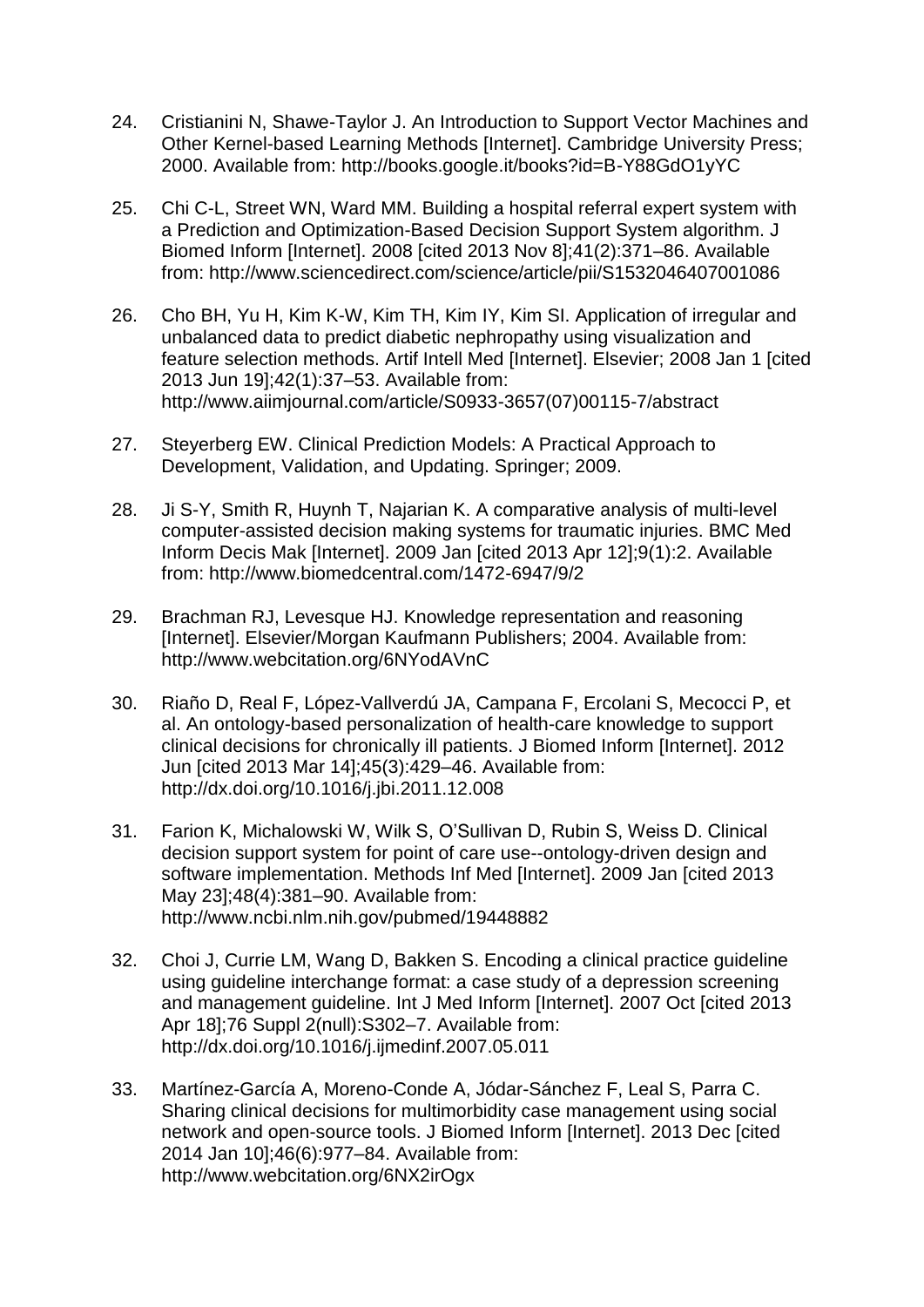- 34. Nguyêñ HT, Walker EA. A First Course in Fuzzy Logic [Internet]. Chapman & Hall/CRC; 2006. Available from: http://books.google.it/books?id=\_IuuzgOJ0MgC
- 35. Esposito M, De Falco I, De Pietro G. An evolutionary-fuzzy DSS for assessing health status in multiple sclerosis disease. Int J Med Inform [Internet]. 2011 Dec [cited 2013 Apr 10];80(12):e245–54. Available from: http://dx.doi.org/10.1016/j.ijmedinf.2011.09.003
- 36. Mago VK, Mehta R, Woolrych R, Papageorgiou EI. Supporting meningitis diagnosis amongst infants and children through the use of fuzzy cognitive mapping. BMC Med Inform Decis Mak [Internet]. 2012 Jan [cited 2013 May 28];12(1):98. Available from: http://www.biomedcentral.com/1472-6947/12/98
- 37. Card S. The Human-Computer Interaction Handbook: Fundamentals, Evolving Technologies, and Emerging Applications [Internet]. Lawrence Erlbaum Assoc Inc; 2007. Available from: http://www.webcitation.org/6NYny57Bu
- 38. Mane KK, Bizon C, Schmitt C, Owen P, Burchett B, Pietrobon R, et al. VisualDecisionLinc: a visual analytics approach for comparative effectivenessbased clinical decision support in psychiatry. J Biomed Inform [Internet]. 2012 Feb [cited 2013 Apr 19];45(1):101–6. Available from: http://dx.doi.org/10.1016/j.jbi.2011.09.003
- 39. Aggarwal CC, Zhai C, editors. Mining Text Data [Internet]. Boston, MA: Springer US: 2012 [cited 2012 Oct 26]. Available from: http://www.springerlink.com/index/10.1007/978-1-4614-3223-4
- 40. Manning CD, Raghavan P, Schütze H. Introduction to Information Retrieval [Internet]. Cambridge University Press; 2008. Available from: http://books.google.it/books?id=t1PoSh4uwVcC
- 41. O'Sullivan DM, Wilk S a, Michalowski WJ, Farion KJ. Automatic indexing and retrieval of encounter-specific evidence for point-of-care support. J Biomed Inform [Internet]. Elsevier Inc.; 2010 Aug [cited 2012 Dec 14];43(4):623–31. Available from: http://www.ncbi.nlm.nih.gov/pubmed/20230908
- 42. Home The Cochrane Library [Internet]. [cited 2013 Jan 20]. Available from: http://www.thecochranelibrary.com/view/0/index.html
- 43. Jurafsky D, Martin JH. Speech And Language Processing: An Introduction to Natural Language Processing , Computational Linguistics, and Speech Recognition [Internet]. Pearson Prentice Hall/Pearson education international; 2009. Available from: http://www.webcitation.org/6NYoR2I09
- 44. Matheny ME, Fitzhenry F, Speroff T, Green JK, Griffith ML, Vasilevskis EE, et al. Detection of infectious symptoms from VA emergency department and primary care clinical documentation. Int J Med Inform [Internet]. 2012 Mar [cited 2013 Apr 11];81(3):143–56. Available from: http://dx.doi.org/10.1016/j.ijmedinf.2011.11.005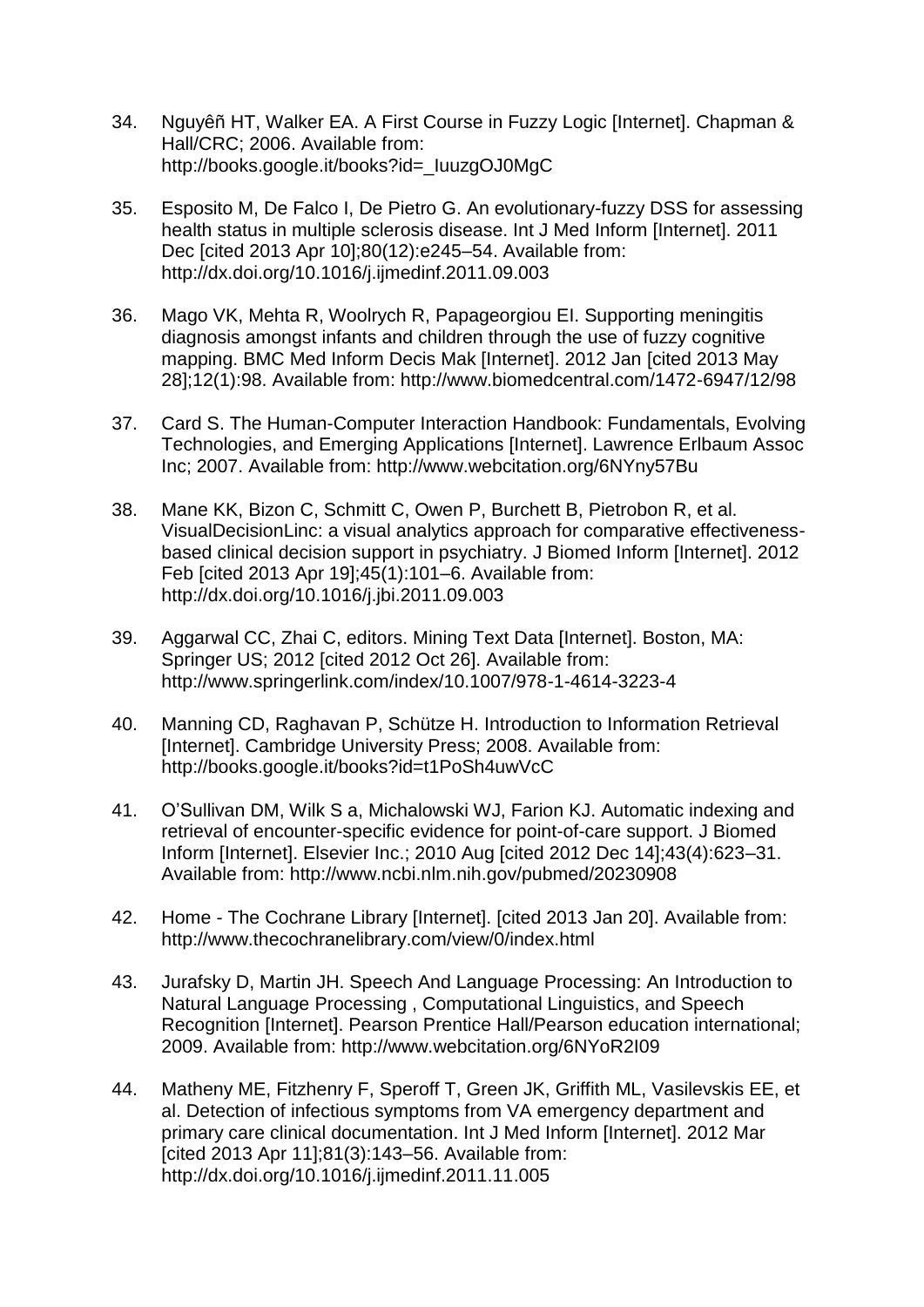- 45. SNOMED Clinical Terms® (SNOMED CT®) [Internet]. U.S. National Library of Medicine; [cited 2014 Jan 21]. Available from: http://www.webcitation.org/6NYo9VKom
- 46. Rokach L. Data Mining with Decision Trees: Theory and Applications [Internet]. World Scientific Publishing Company, Incorporated; 2007. Available from: http://books.google.it/books?id=GlKIIR78OxkC
- 47. Bergman LG, Fors UGH. Decision support in psychiatry a comparison between the diagnostic outcomes using a computerized decision support system versus manual diagnosis. BMC Med Inform Decis Mak [Internet]. 2008 Jan [cited 2013 Apr 12];8(1):9. Available from: http://www.biomedcentral.com/1472-6947/8/9
- 48. American Psychiatric Association. Diagnostic and statistical manual of mental disorders (4th ed., Text Revision). Washington DC; 2000.
- 49. Sivia DS, Skilling J. Data analysis: a Bayesian tutorial [Internet]. Oxford University Press; 2006. Available from: http://books.google.it/books?id=6O8ZAQAAIAAJ
- 50. Elkin PL, Liebow M, Bauer BA, Chaliki S, Wahner-Roedler D, Bundrick J, et al. The introduction of a diagnostic decision support system ( $DXplain^{TM}$ ) into the workflow of a teaching hospital service can decrease the cost of service for diagnostically challenging Diagnostic Related Groups (DRGs). Int J Med Inform [Internet]. 2010 [cited 2013 Nov 8];79(11):772–7. Available from: http://www.sciencedirect.com/science/article/pii/S1386505610001620
- 51. Sadeghi S, Barzi A, Sadeghi N, King B. A Bayesian model for triage decision support. Int J Med Inform [Internet]. 2006 May [cited 2013 May 28];75(5):403– 11. Available from: http://www.ncbi.nlm.nih.gov/pubmed/16140572
- 52. Eom S, Kim E. A survey of decision support system applications (1995-2001). J Oper Res Soc [Internet]. Southeast Missouri State University, Cape Girardeau, MO, United States; 2006;57(11):1264–78. Available from: http://www.scopus.com/inward/record.url?eid=2-s2.0- 33750475183&partnerID=40&md5=232f9a9f6651f508095f965911529084
- 53. Weingart SN, Toth M, Sands DZ, Aronson MD, Davis RB, Phillips RS. Physicians' decisions to override computerized drug alerts in primary care. Arch Intern Med [Internet]. 2003 Nov 24 [cited 2014 Aug 27];163(21):2625–31. Available from: http://www.ncbi.nlm.nih.gov/pubmed/14638563
- 54. Tierney WM, Overhage JM, Murray MD, Harris LE, Zhou X-H, Eckert GJ, et al. Effects of computerized guidelines for managing heart disease in primary care. J Gen Intern Med [Internet]. 2003 Dec [cited 2014 Aug 27];18(12):967–76. Available from: [http://www.pubmedcentral.nih.gov/articlerender.fcgi?artid=1494965&tool=pmc](http://www.pubmedcentral.nih.gov/articlerender.fcgi?artid=1494965&tool=pmcentrez&rendertype=abstract) [entrez&rendertype=abstract](http://www.pubmedcentral.nih.gov/articlerender.fcgi?artid=1494965&tool=pmcentrez&rendertype=abstract)